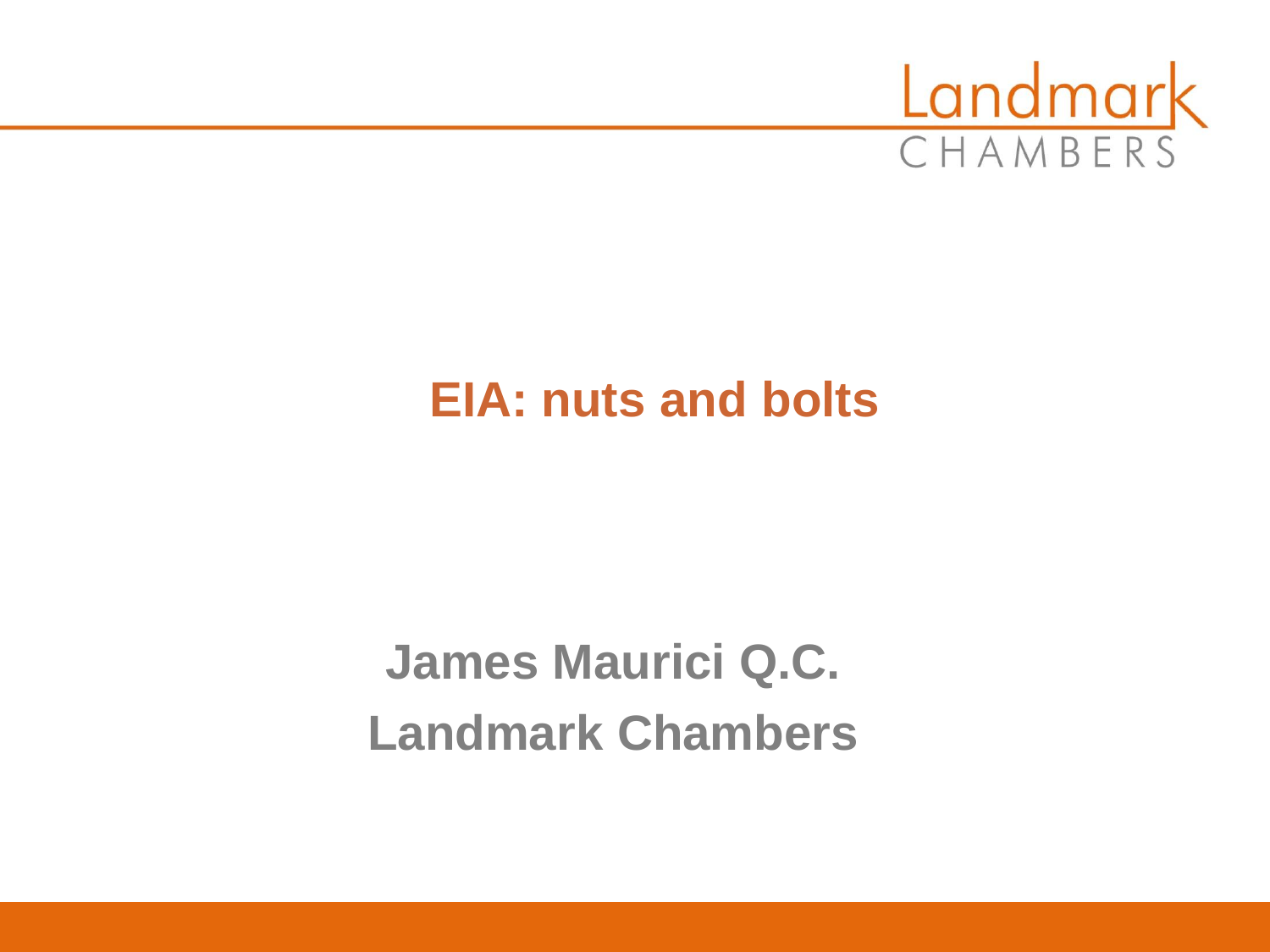#### **Scope**

Post screening, stages where ES to be submitted:

- (1) Scoping;
- (2) Judging the adequacy of the ES;
- (3) Reg. 22 requests for further information; and "*any other information*";
- (4) Leaving matters over to later consideration;
- (5) Grants of planning permission for EIA development and reasons.

Other EIA issues:

- EIA and enforcement/retrospective planning permission;
- EIA and permitted development;
- EIA and "subsequent applications".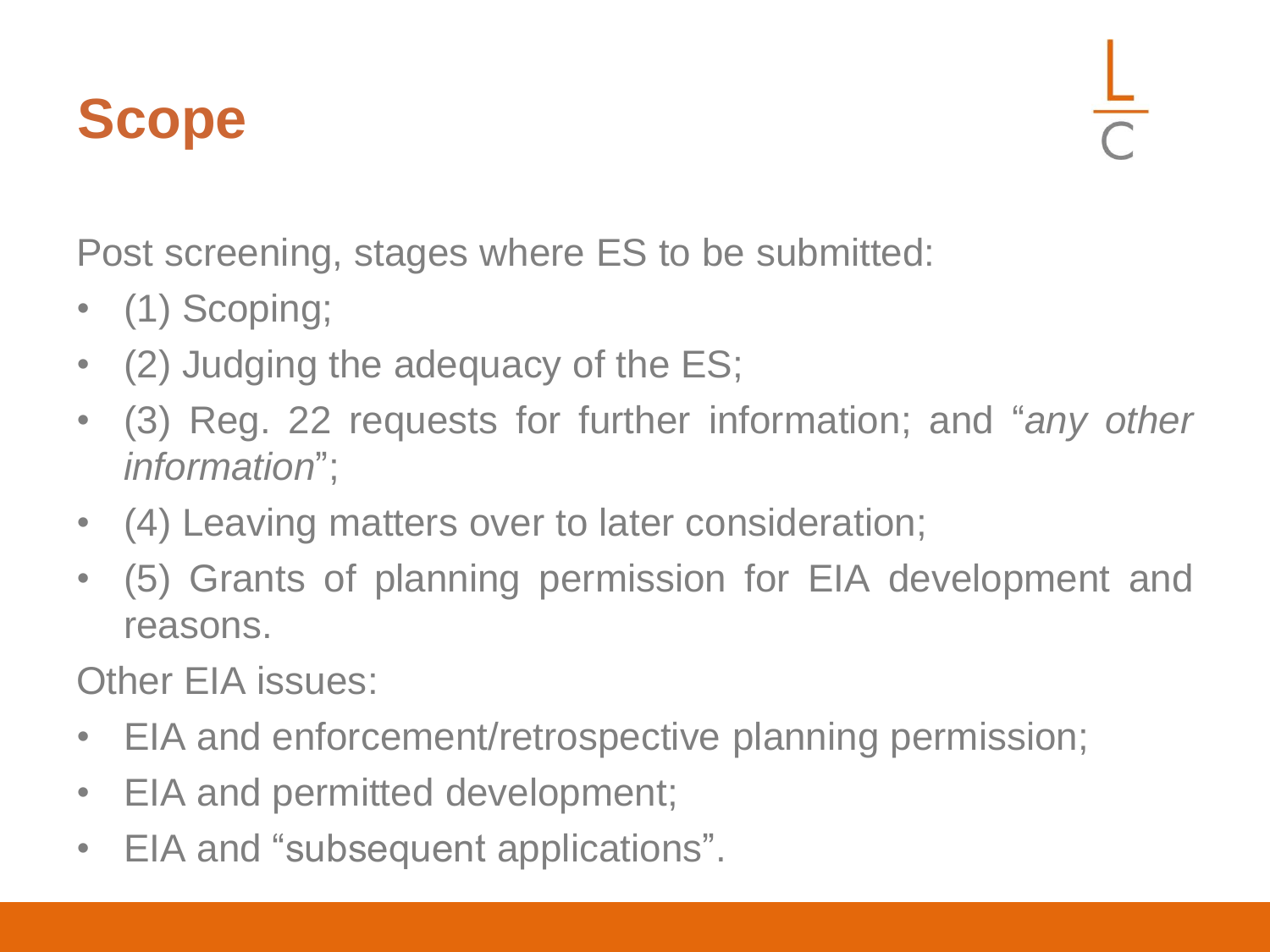### **Scoping (1)**

- Scoping: the process of determining the content and extent of the matters which should be covered in an ES;
- No legal requirement for scoping;
- See regs 13 and 14 of the EIA Regs 2011
	- Reg. 13(1): "*may*" ask for a "*scoping opinion*";
	- Reg. 13(2): prescribes what must submit with request;
	- Reg.13(3): LPA can seek further information;
	- Reg. 13(4): must consult "*the person who made the request*" and the "*consultation bodies*" as defined in reg. 2(1) and must issue opinion in 5 weeks unless agreed longer in writing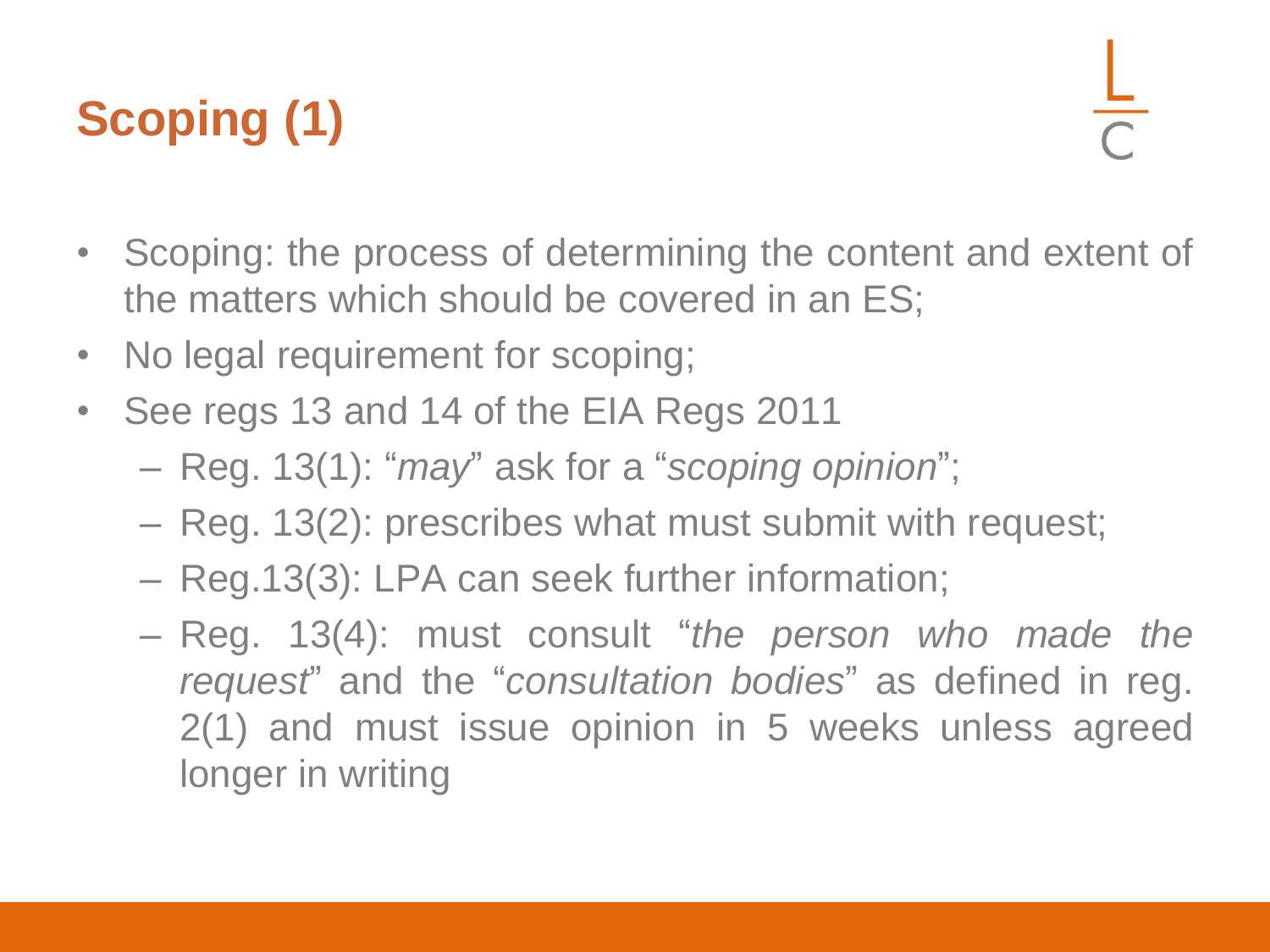### **Scoping (2)**

- Reg. 13(5) prescribes what LPA must have regard to: "*the specific characteristics of the particular development"; "the specific characteristics of development of the type concerned";* and *"the environmental features likely to be affected by the development*"
- Reg. 13(7) if not adopt in time can see scoping direction from S/S, see reg. 14
- Reg. 13(9): adopting scoping opinion does not prevent requesting additional information (see reg. 22 below);
- Reg. 23: scoping opinions must be made publicly available, and where an application is later made put on the Planning Register
- There is Commission guidance on scoping: *Guidance on EIA: Scoping (June 2011)*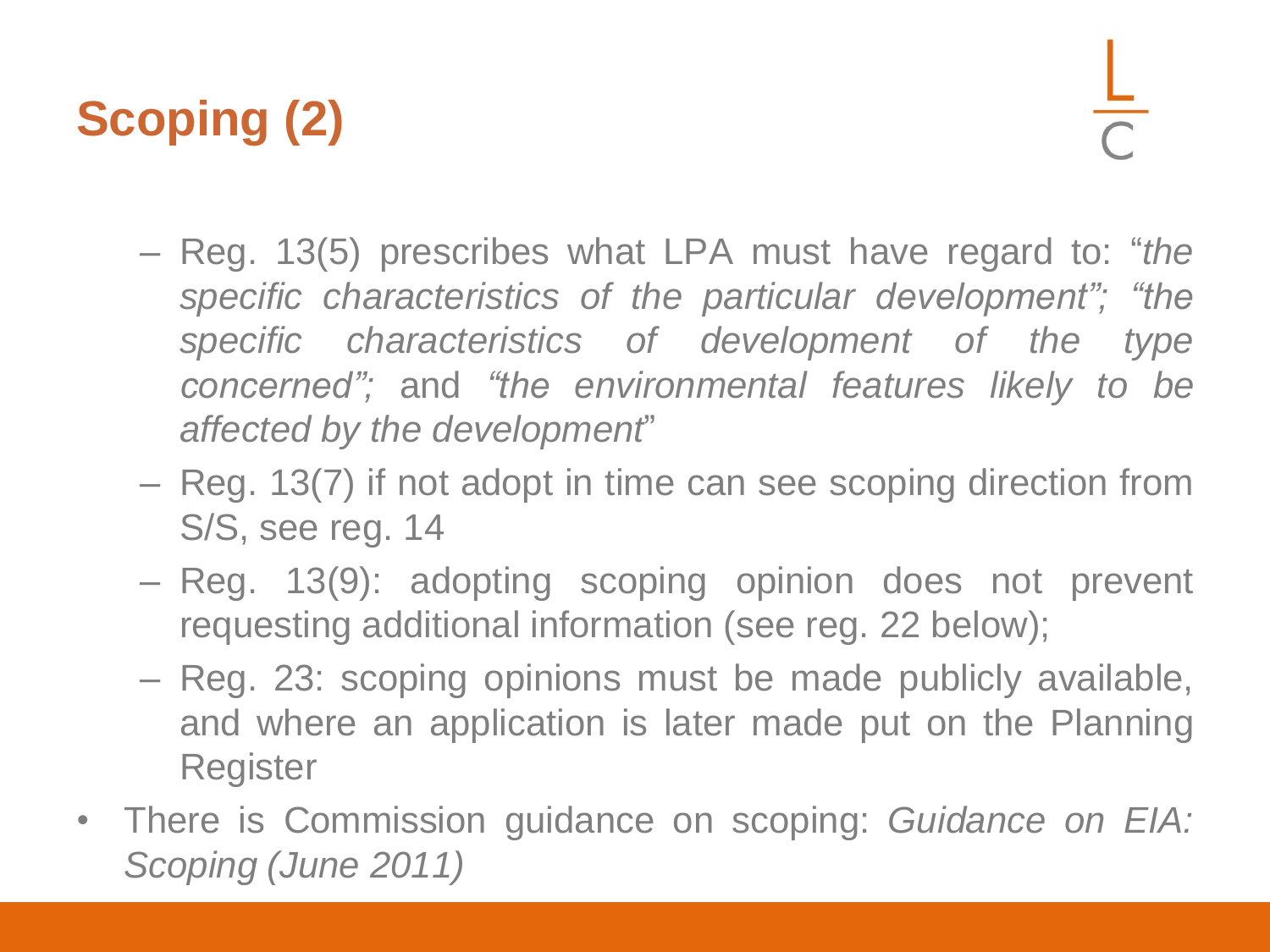#### **Adequacy of the ES (1)**

#### • *R. (Blewett) v Derbyshire CC* [2004] Env. L.R. 29 per Sullivan J.

*"36 … can it be said that that document falls outside the definition of environmental statement in reg.2 (so that the local planning authority is unable to grant planning permission …) because it has failed to describe a likely significant effect on the environment subsequently identified by the local planning authority, or a particular mitigation measure thought necessary by the local planning authority? The omission might have been due to an oversight on the part of those preparing the environmental statement, or to a deliberate decision because it was not considered by the author of the environmental statement that a particular environmental effect was likely, or, if likely, that it was likely to be significant, or because the author of the environmental statement was unfamiliar with the particular mitigation technique, or because he considered that mitigation was unnecessary.*

*37 In my judgment, the fact that the local planning authority's consideration of the application leads it to conclude that there has been such an omission does not mean that the document is not capable of being regarded by the local planning authority as an environmental statement for the purposes of the Regulations.*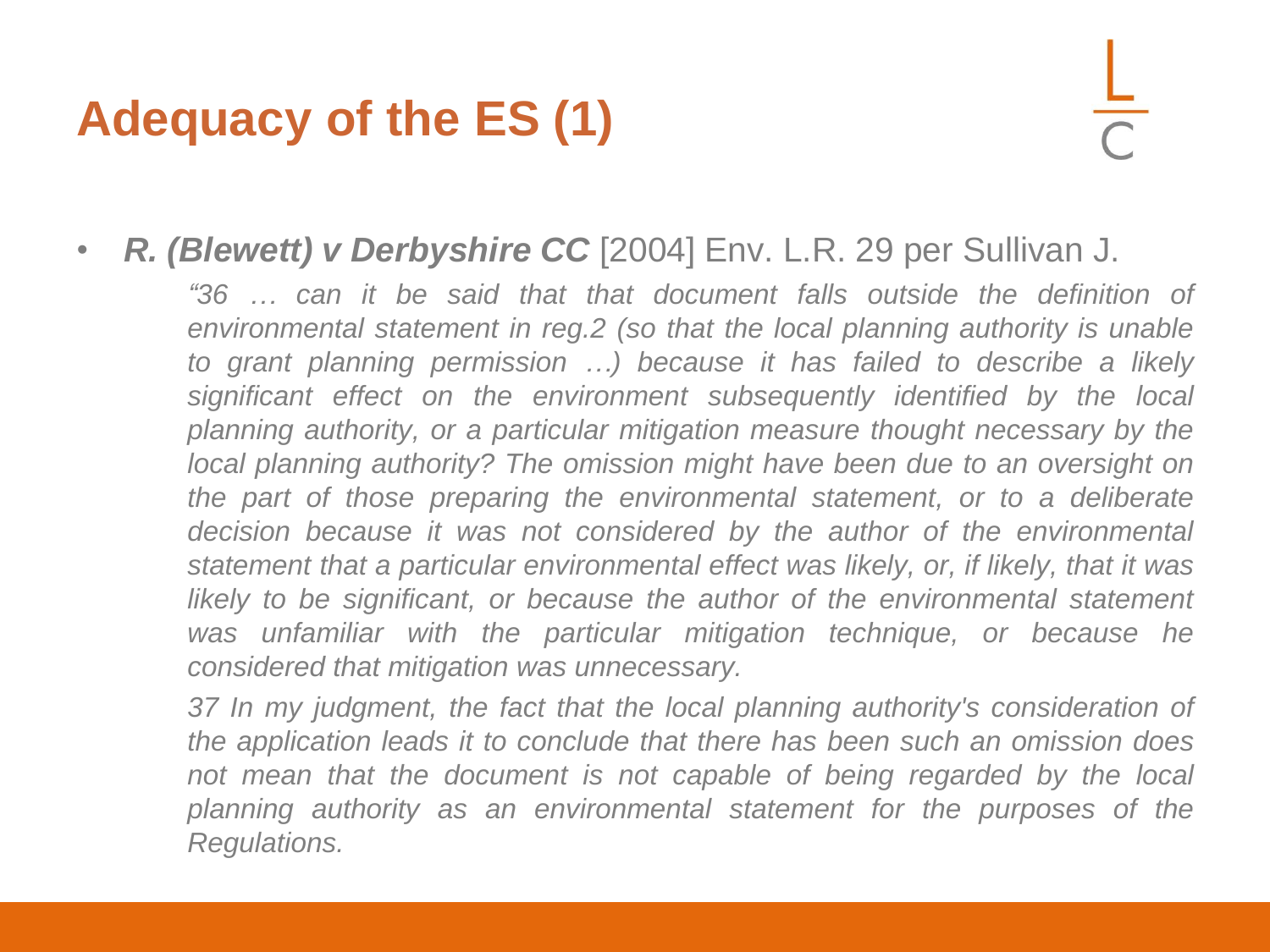#### **Adequacy of the ES (2)**

• Also said:

*38 The Regulations envisage that the applicant for planning permission will produce the environmental statement. It follows that the document will contain the applicant's own assessment of the environmental impact of his proposal and the necessary mitigation measures. The Regulations recognise that the applicant's assessment of these issues may well be inaccurate, inadequate or incomplete …"*

*41 … In an imperfect world it is an unrealistic counsel of perfection to expect that an applicant's environmental statement will always contain the 'full information' about the environmental impact of a project. The Regulations are not based upon such an unrealistic expectation. They recognise that an environmental statement may well be deficient, and make provision through the publicity and consultation processes for any deficiencies to be identified so that the resulting 'environmental information' provides the local planning authority with as full a picture as possible. There will be cases where the document purporting to be an environmental statement is so deficient that it could not reasonably be described as an environmental statement as defined by the Regulations … but they are likely to be few and far between."*

• Approved by HL in *R. (Edwards) v Environment Agency* [2008] Env. L.R. 34.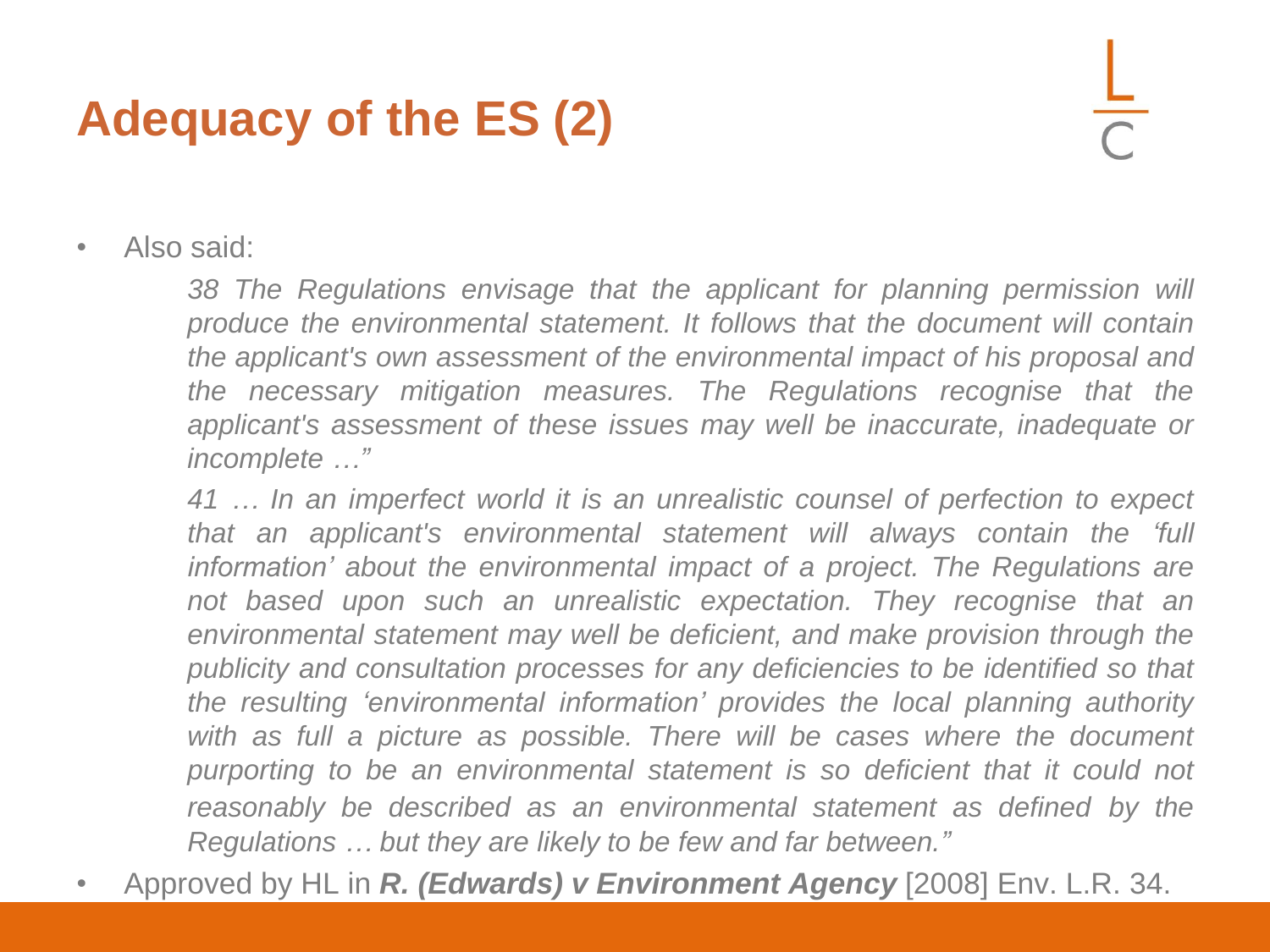#### **Adequacy of the ES (3)**

- ES does not need to include "*every conceivable scrap of environmental information about a particular project*" per Harrison J. in *R v Cornwall County Council ex p Hardy* [2001] Env LR 26;
- if the ES did contain everything it would be voluminous and there would be a real danger of the public/local planning authority *"losing the wood for the trees*": Sullivan J *in R v. Rochdale Metropolitan Borough Council, ex p. Milne* (2000) 81 P & CR 365;
- See also *Davies v Secretary of State for Communities and Local Government* [2008] EWHC 2223 (Admin) per Sullivan J. again *" … In an ideal world the applicant's Environmental Statement would be the last word on the environmental impact of a proposal because it would contain the 'full information' … However, the Regulations are not premised upon such a counsel of perfection …"*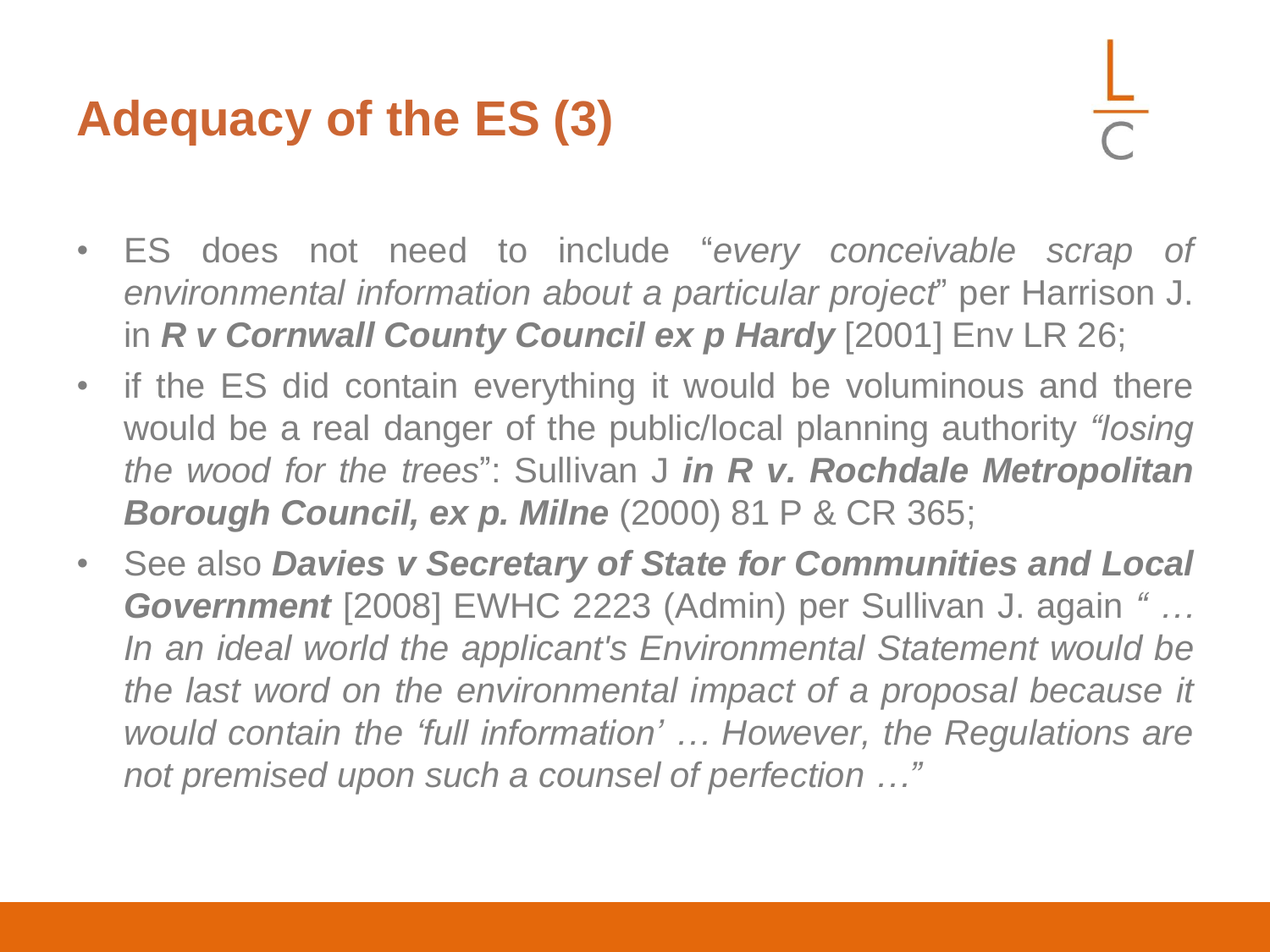# **Adequacy of the ES – specific issues (1)**

- (1) Alternatives:
	- *"an outline of the main alternatives studied by the applicant or appellant and an indication of the main reasons for the choice made, taking into account environmental effects"* (see schedule 4);
	- Does not require alternatives not considered to be covered: see *R (Bedford) v LB of Islington* [2002] EWHC 20444 (Admin);
	- Does not requires as does SEA Directive, and Regulations, consideration of all "*reasonable alternatives*": see *R. (Buckinghamshire CC) v Secretary of State for Transport* [2014] 1 W.L.R. 324:
		- Para. 45: the "*treatment of alternatives required under the SEA Directive is more detailed than under the EIA* …";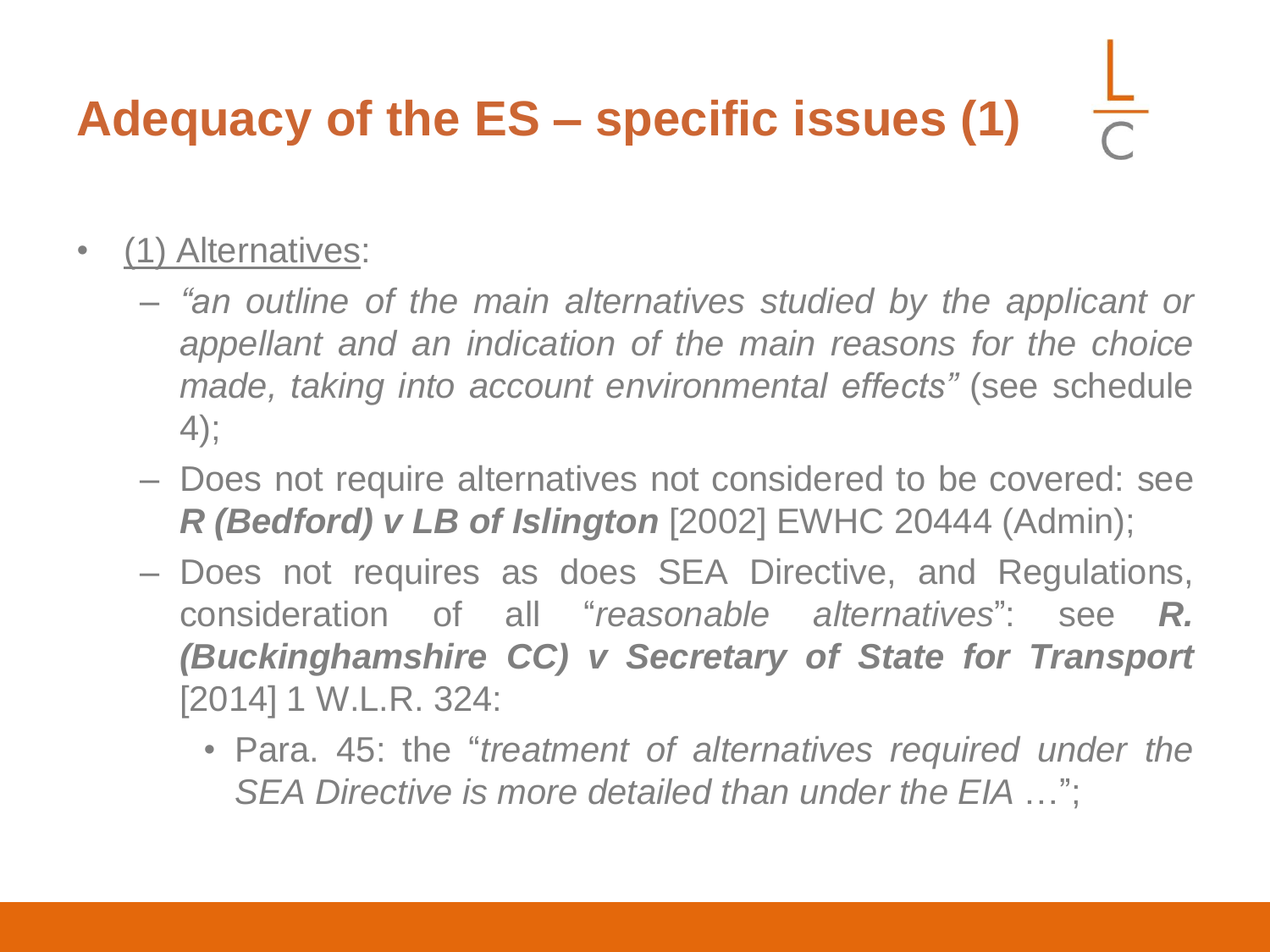# **Adequacy of the ES – specific issues (2)**

- Para. 44: "*The reasons for this difference are not obvious. It may simply reflect the different stages at which the two exercises are carried out. At the earlier stage of strategic assessment neither the proposed plan nor the alternatives will need to have been worked up to the same degree of detail as will be appropriate at the EIA stage. At the latter stage to require an equivalent degree of detail for the rejected alternatives may be seen as unduly burdensome.";*
- See also new EIA Directive 2014/52/EU (April 2014, not yet in force, must be transposed by 16 May 2017) requires "*a description of the reasonable alternatives studied by the developer, which are relevant to the project and its specific characteristics, and an indication of the main reasons for the option chosen, taking into account the effects of the project on the environment"* – watered down …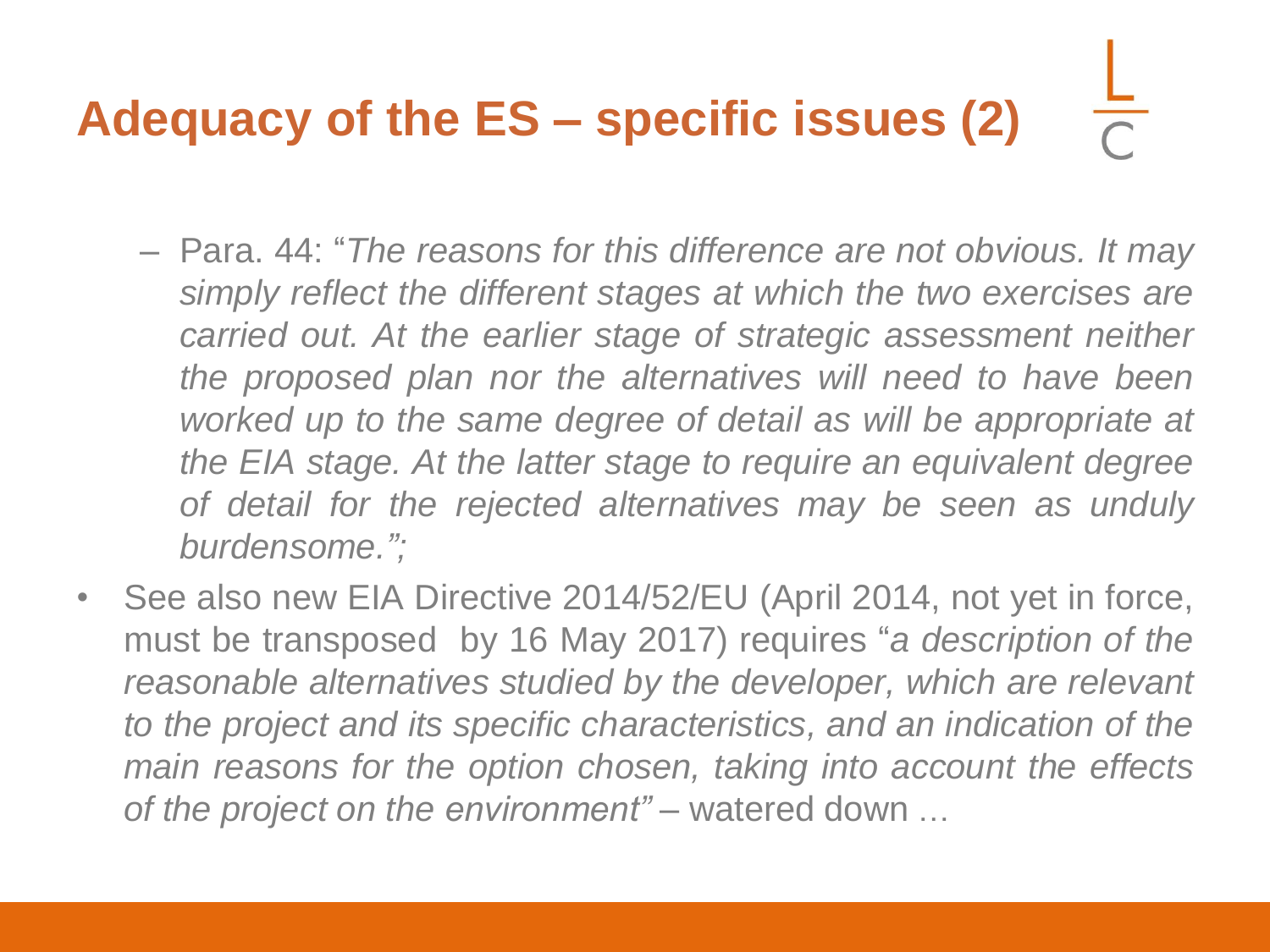## **Adequacy of the ES – specific issues (4)**

- (2) Socio-economic considerations:
	- *R(Portland Port) v Portland Harbour* [2002] JPL 1099, did not resolve this;
	- Very commonly included (brave/stupid developer leave out).
- (3) Climate change: 2 cases where failure to assess in ES not fatal:
	- *R (Littlewood) v Bassetlaw DC* [2008] EWHC 1812 (Admin): PP for a pre-cast concrete manufacturing facility: silent on CC: Harrison J. rejects challenge "*counsel of perfection*" point, and no one include EA raised: see paras. 66 – 67;
	- *Barbone v SST* [2009] EWHC 463 (Admin): common ground that no CC effect directly linked to the proposed additional use of the runway could be demonstrated.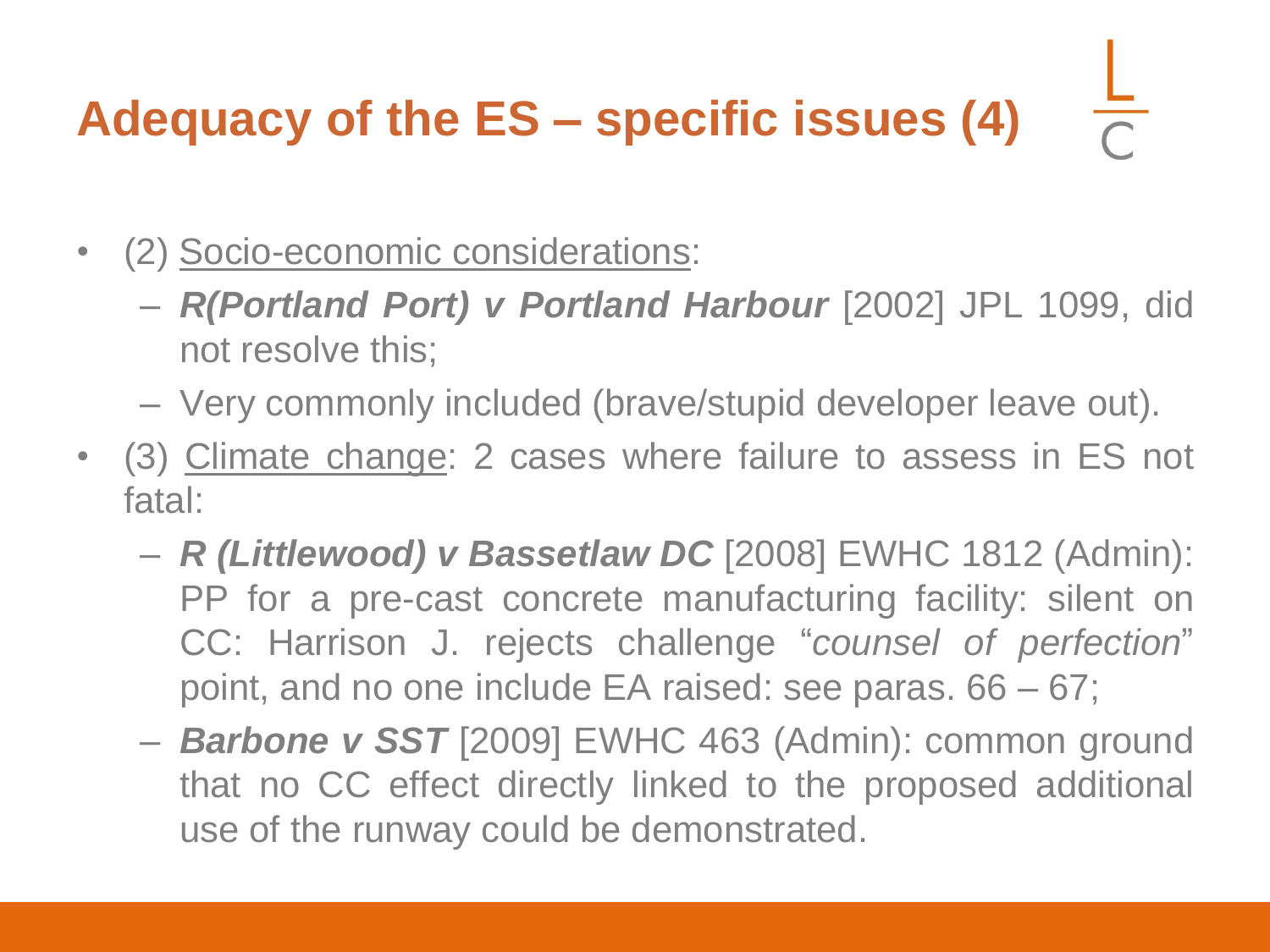## **Adequacy of the ES – specific issues (5)**

- (4) cumulative effects:
	- See para.4 of Pt 1 of Sch.4 of the 2011 EIA Reg
	- See: *R (Larkfleet Ltd) v South Kesteven DC* [2015] Env. L.R. 16
	- Argued content of ES on cumulative effects not sufficiently detailed
	- Court held:
		- The extent of the assessment of cumulative effects was a matter of fact and judgment for the decision-makers
		- This applies to the content of an environmental statement's assessment of cumulative effect as well as the question whether or not any cumulative effect with other developments ought to be assessed at all.
	- Appeal to CA pending.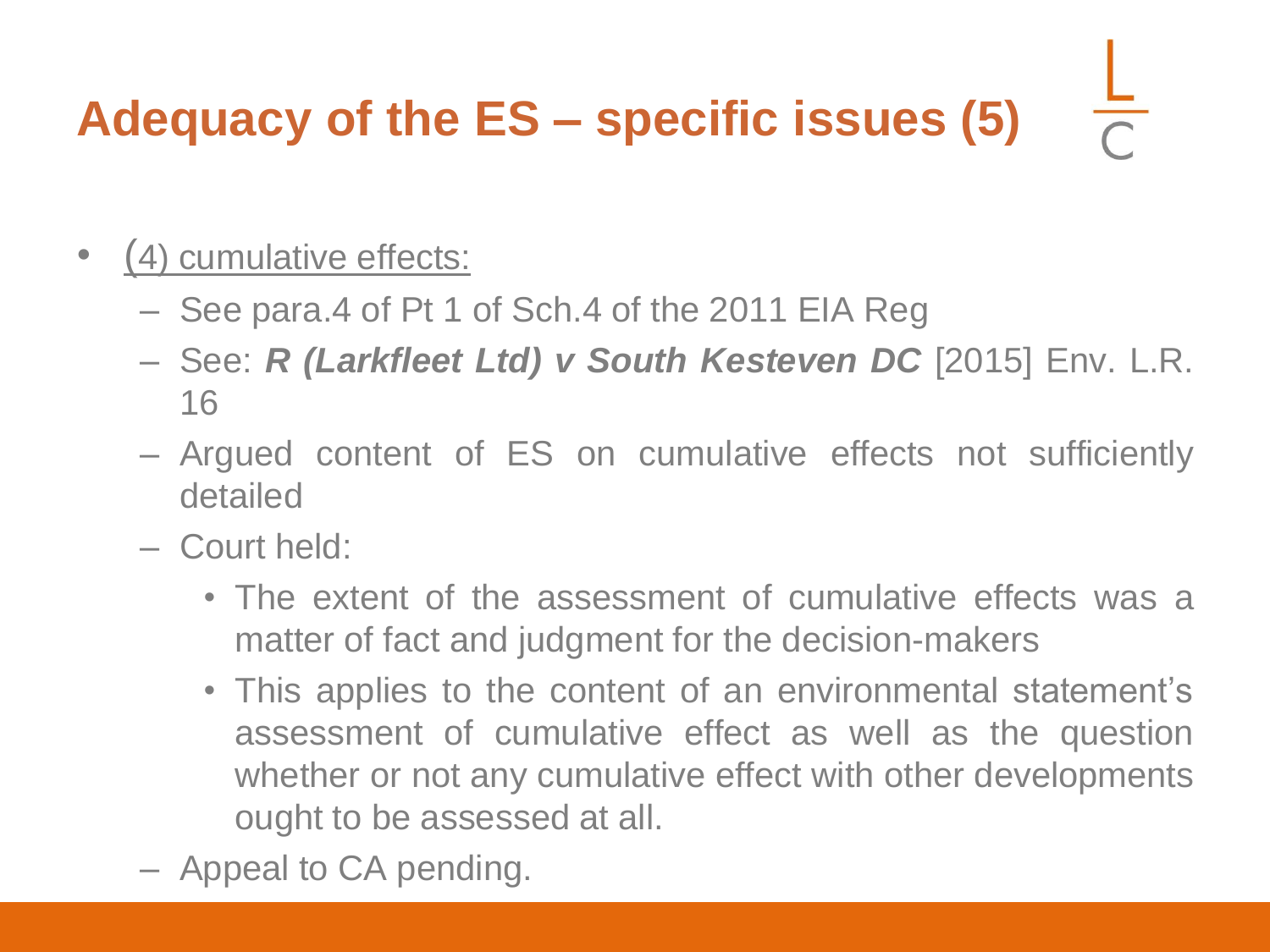#### **The importance of the ES (1)**

- (1) *Berkeley v Secretary of State for the Environment, Transport and the Regions* [2001] 2 A.C. 603: "*The directly enforceable right of the citizen which is accorded by the Directive is not merely a right to a fully informed decision on the substantive issue. It must have been adopted on an appropriate basis and that requires the inclusive and democratic procedure prescribed by the Directive in which the public, however misguided or wrongheaded its views may be, is given an opportunity to express its opinion on the environmental issues"* (emphasis added);
- (2) NPG ID4-002-20140306: *"The aim of Environmental Impact Assessment is to protect the environment by ensuring that a local planning authority when deciding whether to grant planning permission for a project, which is likely to have significant effects on the environment, does so in the full knowledge of the likely significant effects, and takes this into account in the decision making process"*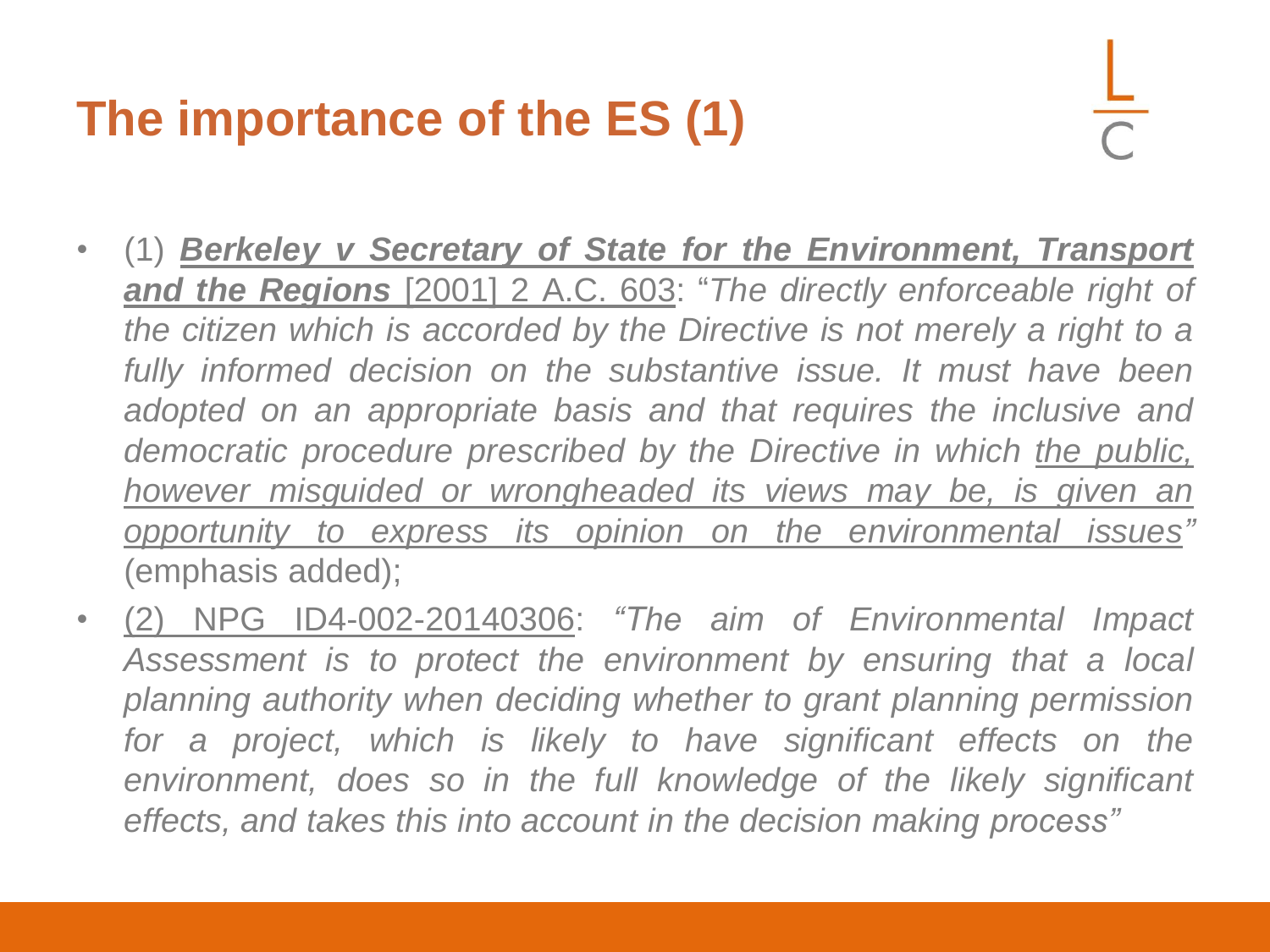#### **The importance of the ES (2)**

- (3) Avoid paper chase: See the NPG at ID 4-033-20140306: "*It may consist of one or more documents, but it must constitute a "single and accessible compilation of the relevant environmental information and the summary in non-technical language" (Berkeley v SSETR [2000] 3 All ER 897, 908)."*
- (4) NTS: esp. important in this regard;
- (5) *Jones v Mansfield District Council* [2003] EWCA 1408: per Carnwath LJ (as he then was) - the environmental assessment process was not intended to be an obstacle course that a developer had to overcome. The purpose of the Regulations was to allow an opportunity to debate the environmental impact of a proposal so that full account of both the impact and the proposed mitigation could be taken into account in the eventual decision.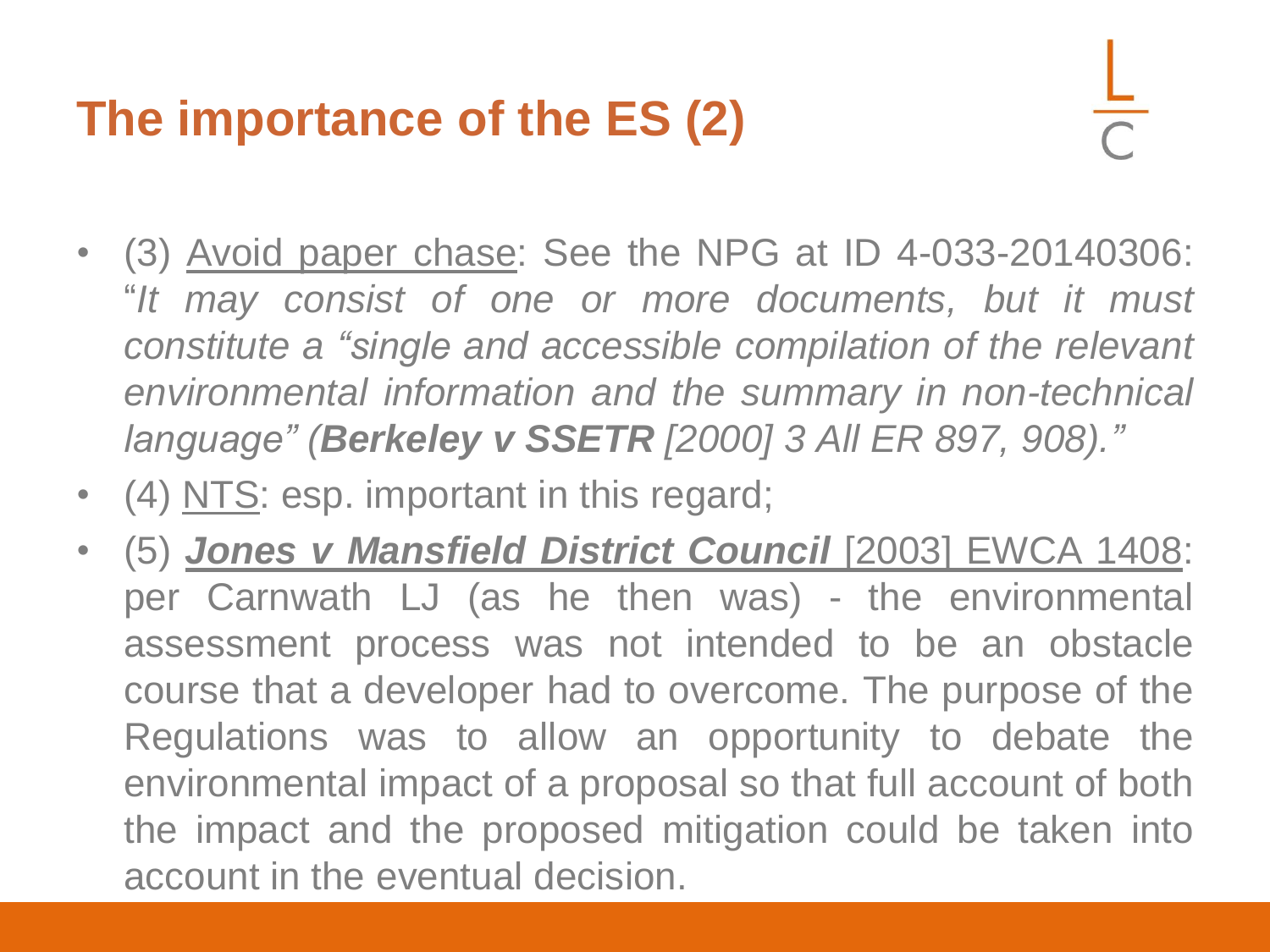#### **Further information (1)**

- A planning authority dealing with an application in relation to which the applicant has submitted an environmental statement: *"…if of the opinion that the statement should contain additional information in order to be an environmental statement, shall notify the applicant … in writing accordingly, and the applicant … shall provide that additional information …* " (see the Town and Country Planning (Environmental Impact Assessment) Regulations 2011/1824, reg. 22);
- Previously reg. 19 of the Town and Country Planning (Environmental Impact Assessment) (England and Wales) Regulations 1999 (SI 1999/293), which is very similar to reg. 22;
- Various procedural requirements apply to further information provided following a request *and* also (see reg. 22(2)) to *"any other information"* except in so far as the further information and any other information is provided for the purposes of an inquiry or hearing held under the Act.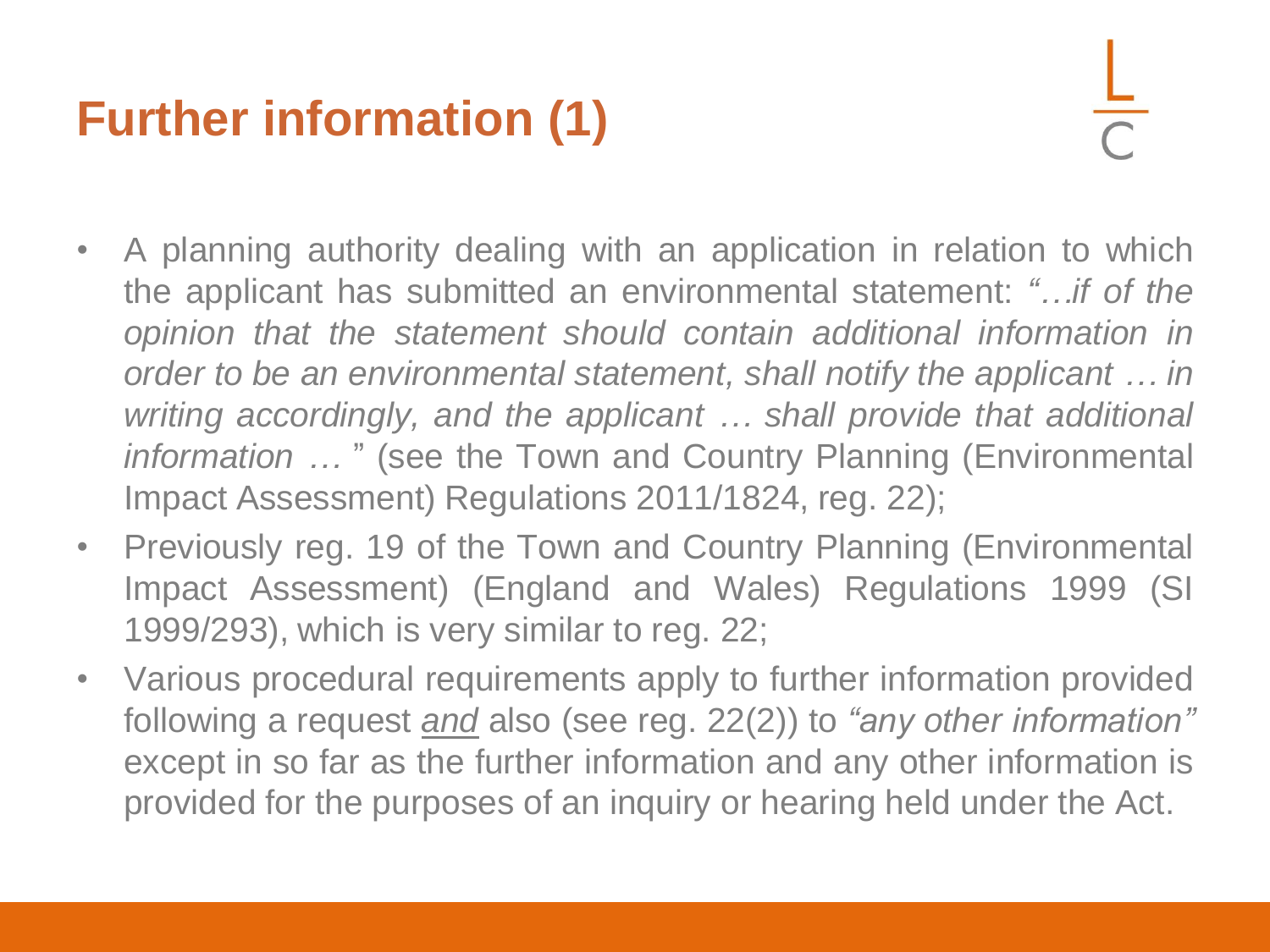#### **Further Information (2)**

• *What is "any other information" for these purposes:*

- Reg 2(1) *""any other information" means any other substantive information relating to the environmental statement and provided by the applicant or the appellant as the case may be"*
- *R (Corbett) v Cornwall Council* [2014] P.T.S.R. 727:
- "*the developer entered into correspondence with bodies such as Natural England and English Heritage, individuals (or their representatives), and individual officers of the council such as the conservation officer and the archaeological officer. The developer carried out further studies on certain matters, such as, for example, an archaeological trial trench. In essence, the developer sought to respond to the concerns that had been raised*". C. argued that = "*any other information*" and procedural requirements not complied with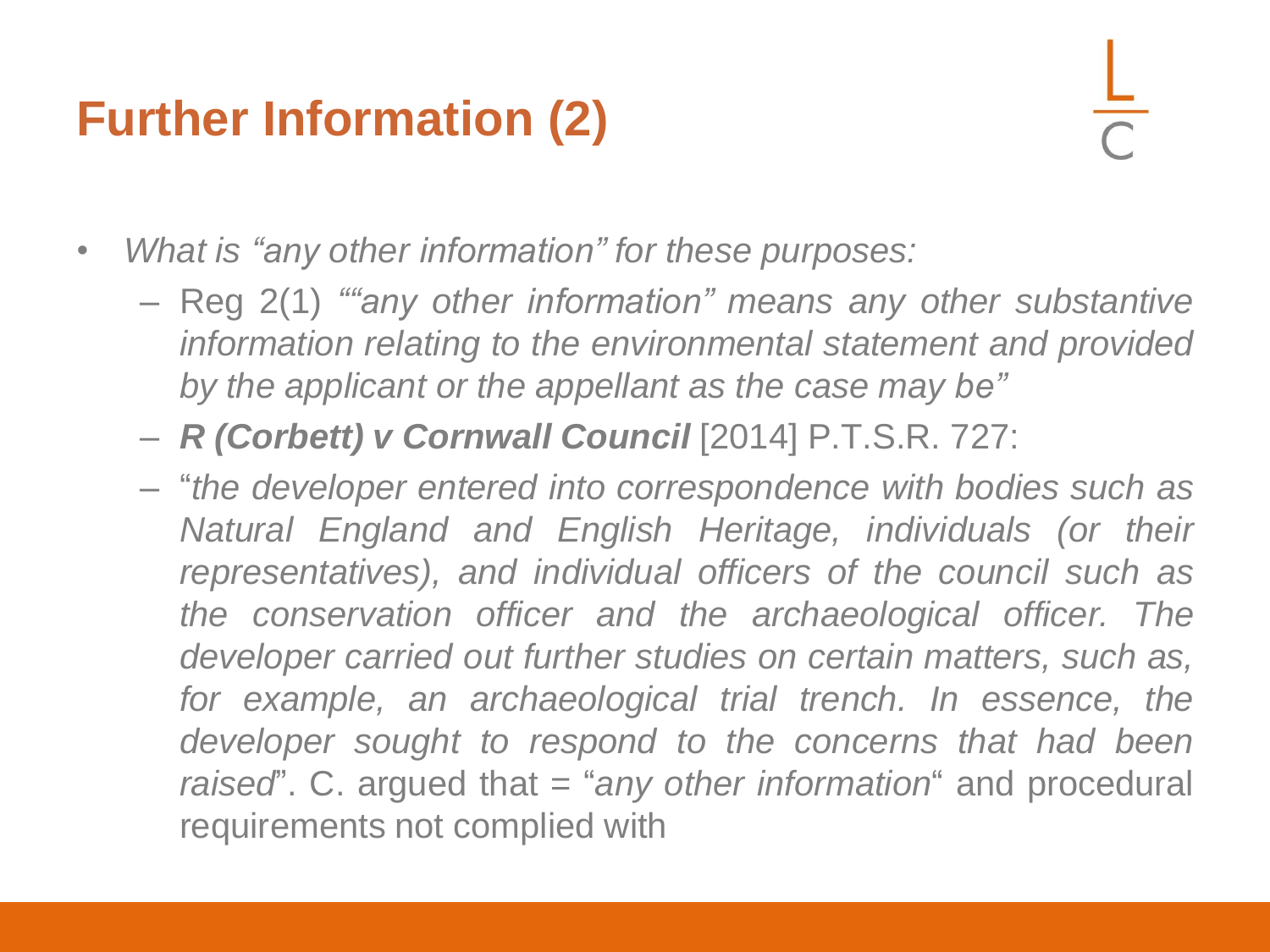#### **Further Information (3)**

- Court held that it means "*substantive information provided by the applicant to ensure that the council is provided with the information required for inclusion in an environmental statement as required by Schedule 4 to the EIA Regulations*"
- If requested by planning authority = "*further information*"
- if such information were provided voluntarily it would be "*any other information*"
- "*any other information*" did not include
	- comments or responses made by the applicant in response to the concerns of, or points raised by, third parties or local authority officers,
	- documents submitted by third parties or generated by the local authority, and such information was not subject to the notification requirements of the EIA Regulations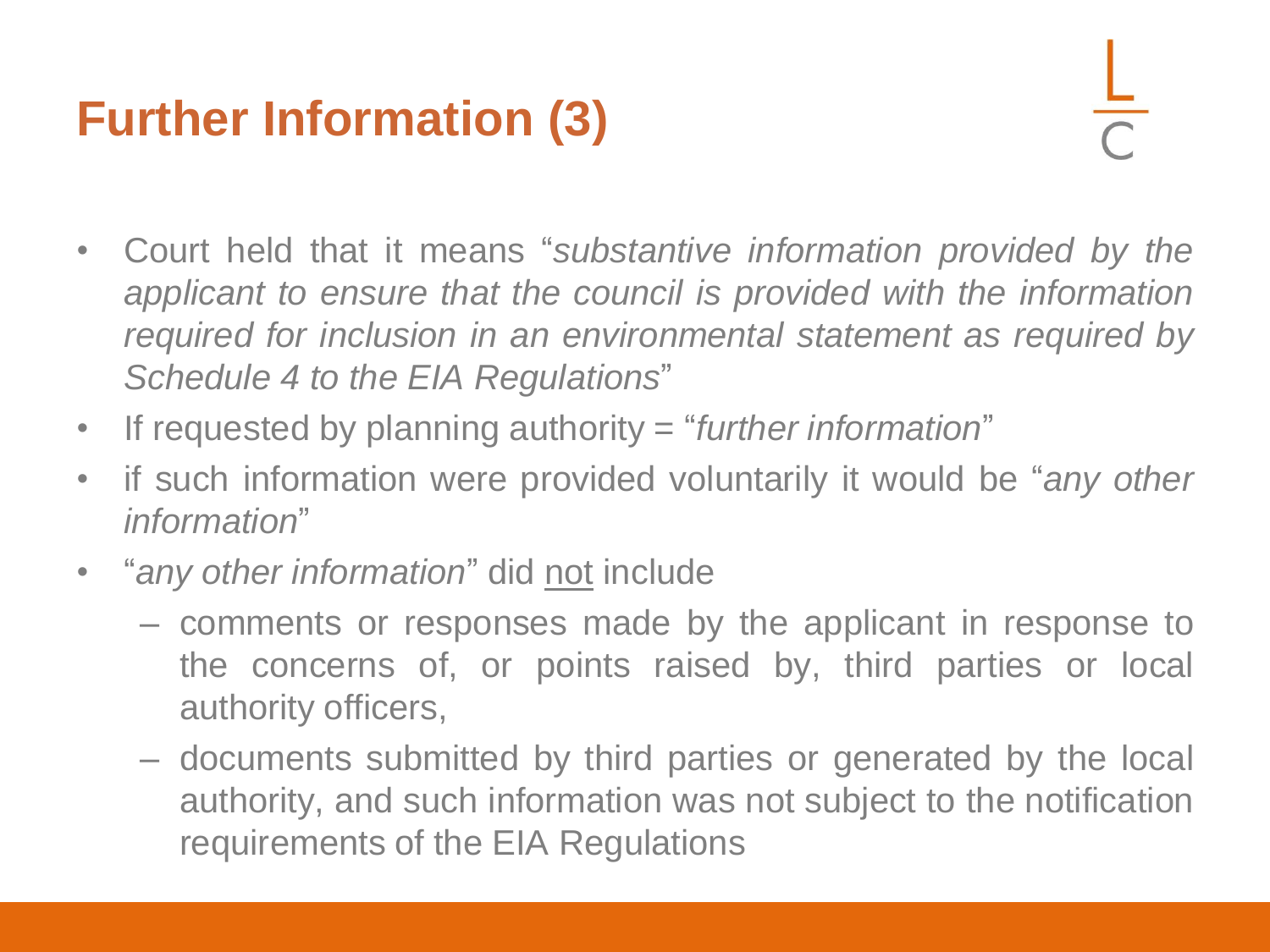#### **Further Information (4)**

- But contra *Jenkins v Gloucestershire CC* [2012] EWHC 292 (Admin)
	- Advisory Note on flood risk;
	- Not been requested by it, so that it was not "further information"; *"But it was substantive information relating to the relevant environmental statement and provided by the applicants for planning permission. It sought to address objectors' concerns on a significant issue, namely flood risk, by giving "a description of the measures envisaged in order to avoid, reduce, and if possible remedy significant adverse effects". It was therefore "any other information" within the reg.2(1) definition*";
	- Not cited in *Corbett*.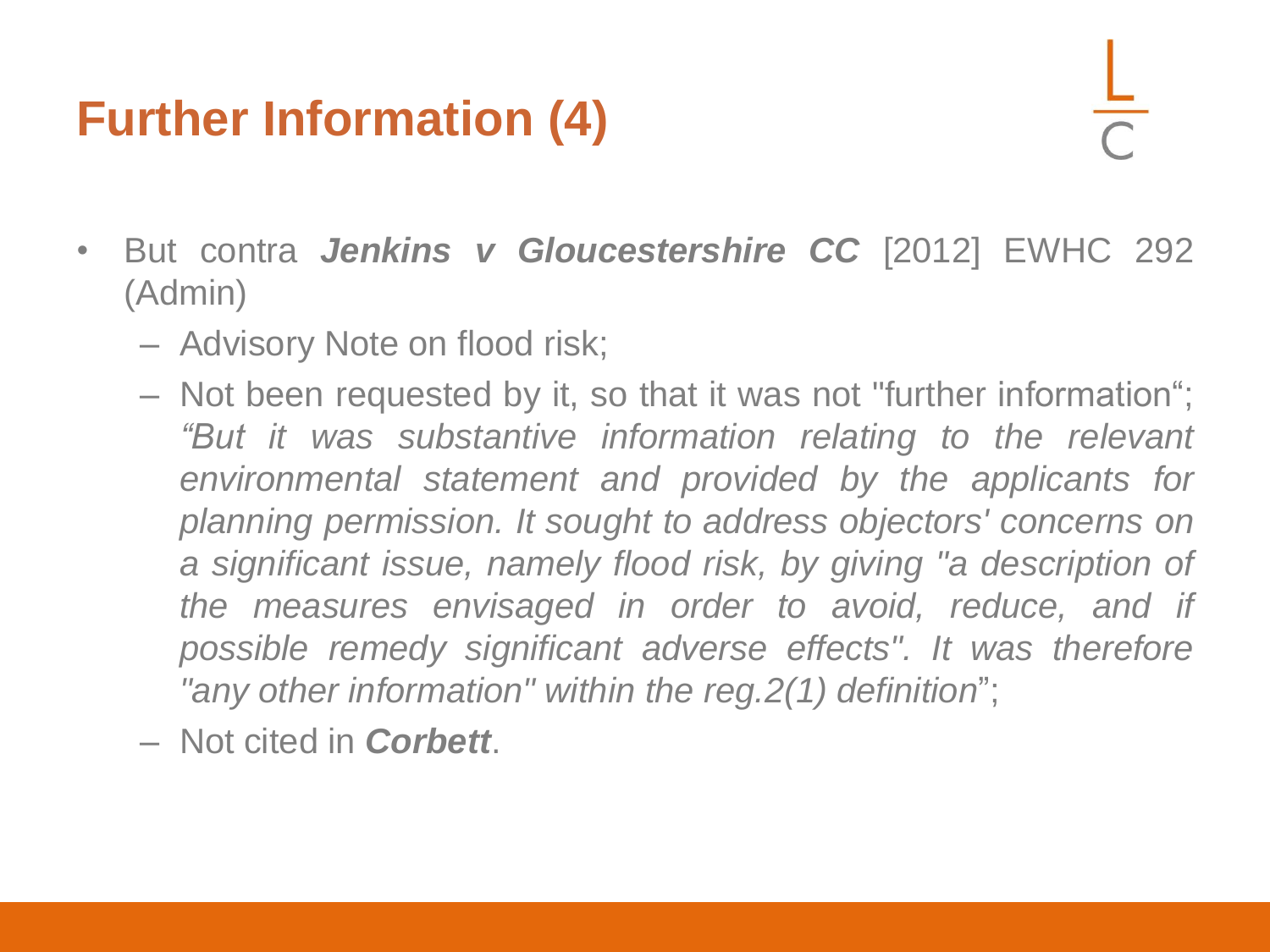#### **Further information (5)**

- If within reg. 22(1) and not excluded by reg. 22(2) then:
	- Publish a notice in local newspaper re the information: reg 22(3)
	- Send it to those ES sent to, and to S/S: reg. 22(4) and (5);
	- LPA can require copies: reg. 22(6);
	- Suspend determination of application/appeal for a period (14 days from sending to persons under reg. 22(4), 21 days from newspaper notice – whichever later: reg. 22(7);
	- Can require submission of evidence to verify the information: see reg. 22(10).
- A failure to comply with the letter of procedures in reg. 22 not necessarily fatal: *R (Wembley Field Ltd) v Chancerygate Group Ltd* [2006] Env. L.R. 34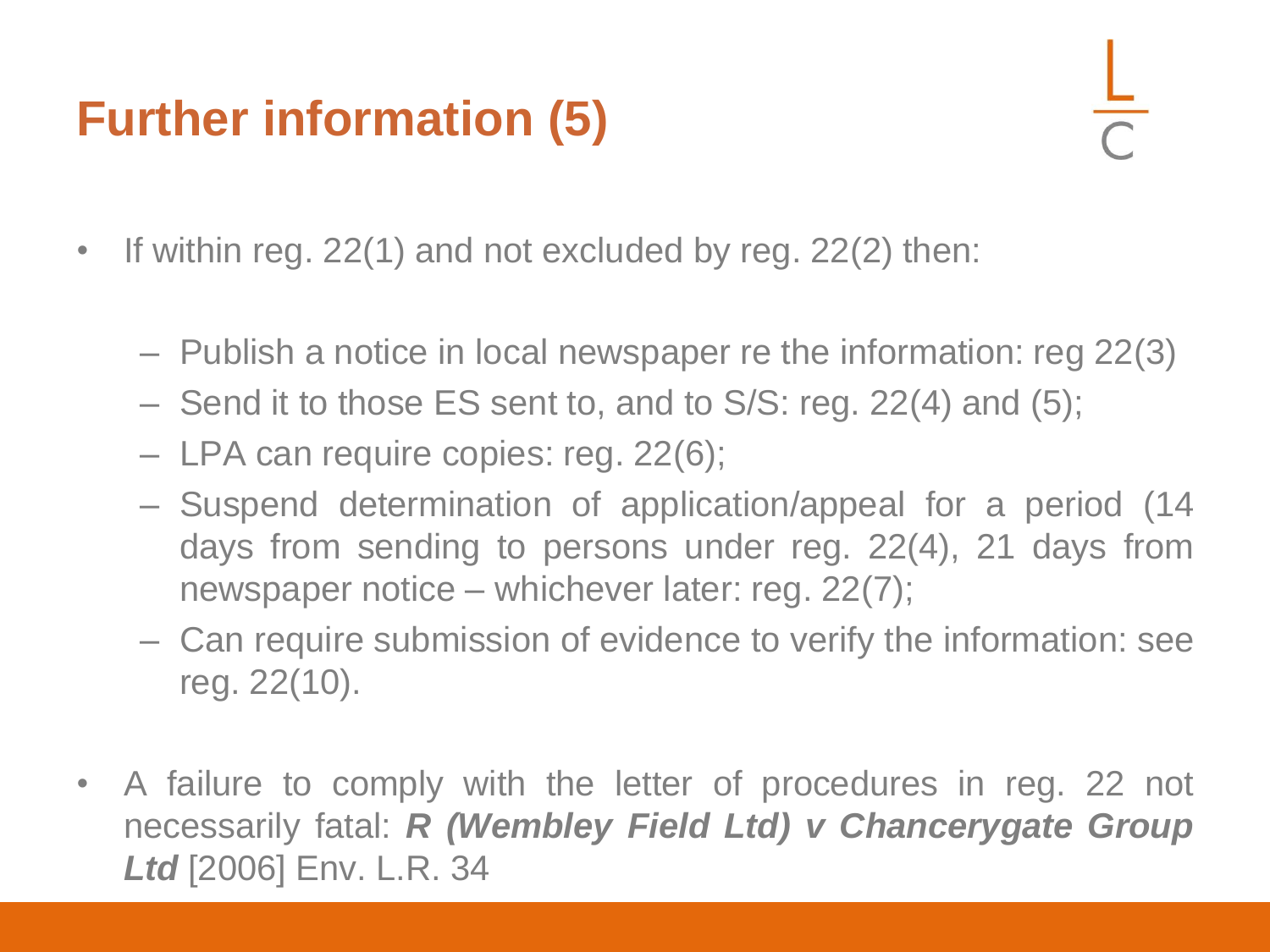#### **Further Information (6)**

#### • LIMITS ON POWERS TO REQUEST:

- 1. "*the further information that is required by regulation 22 is additional information "in order to be an environmental statement"": Sharp v Chelmsford City Council* [2013] EWHC 4180 (Admin), para. 48;
- 2. Cannot use reg. 22 to require information on something that Regulations does not require an ES to provide (e.g. reasons for rejecting the alternatives it did consider; a full EIA of alternatives; "*analysis of the environmental effects which did not form part of the reasons which led to the choice*"): *Sharp*, para. 55;
- 3. But it is "*open to the Council to refuse planning permission or to defer consideration of the further information outside the scope of regulation 22 if it thought that that was necessary and justified*": *Sharp*, para 58;
- 4. Note lapse of Reg. 4 of Town and Country Planning (Applications) Regulations 1988, allowed LPA t direct applicant to "supply any further information …plans and drawings necessary to enable them to determine the application" or "provide … any evidence in respect of the application as is reasonable". Still in force in Wales …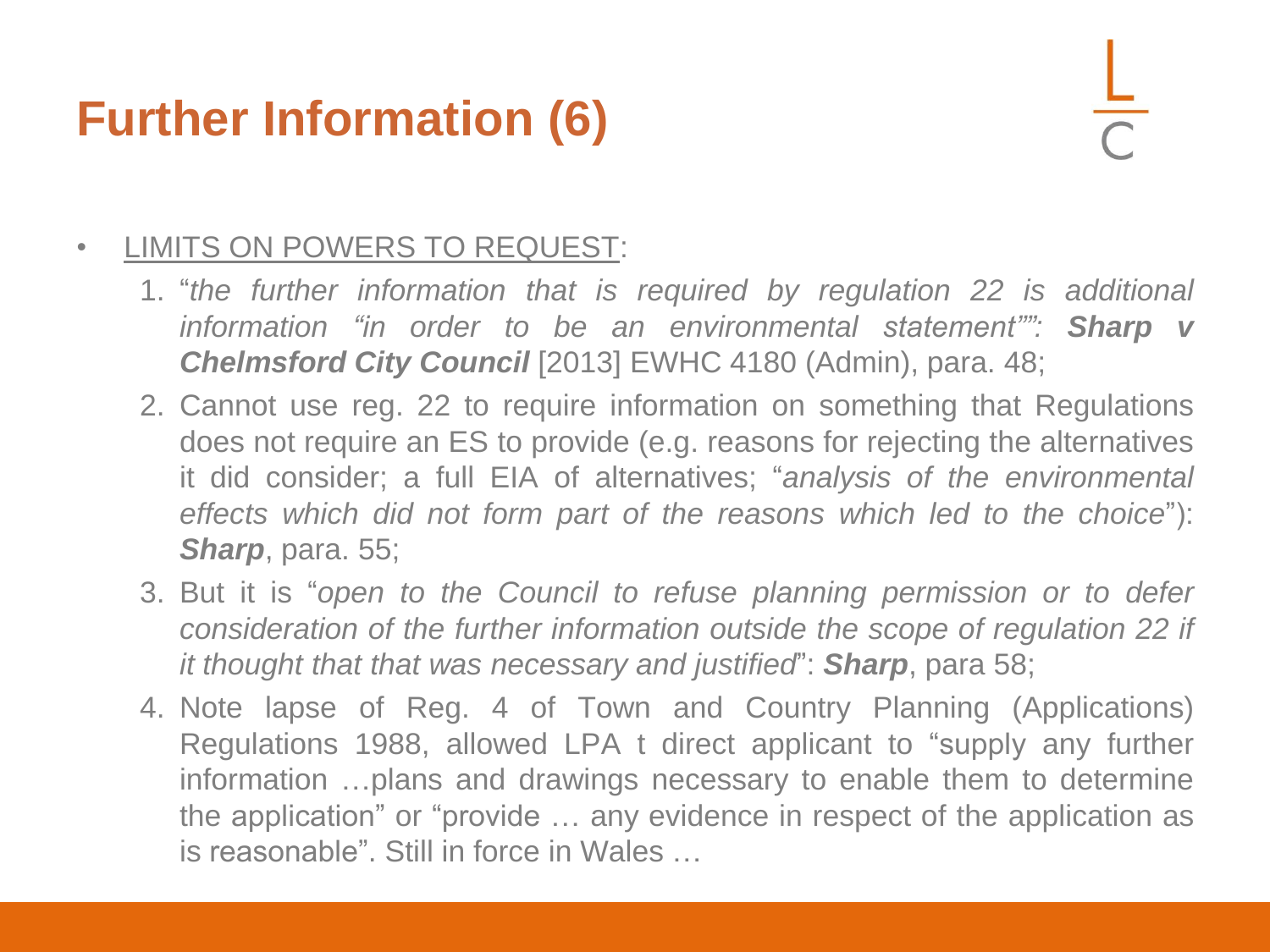#### **Leaving matters over (1)**

- 1. So long as parameters of environmental effects established nothing to prevent leaving details to a subsequent condition or permit: see *R (Kent) v FSS* [2004] EWHC 2953 (Admin) at para. 78 and *Atkinson v SST* [2006] EWHC 995 (Admin) at para. 29
- 2. However, if information absent on whether a LSE or not and cannot even know what is worst case, *may* be unlawful to leave over: *R v Cornwall CC, ex p Hardy* [2001] JPL 786;
	- planning permission was sought for the extension of a landfill site.
	- Application accompanied by an ES
	- The ecological part of the Statement identified the possibility of bats and other important creatures indicating that further surveys were required.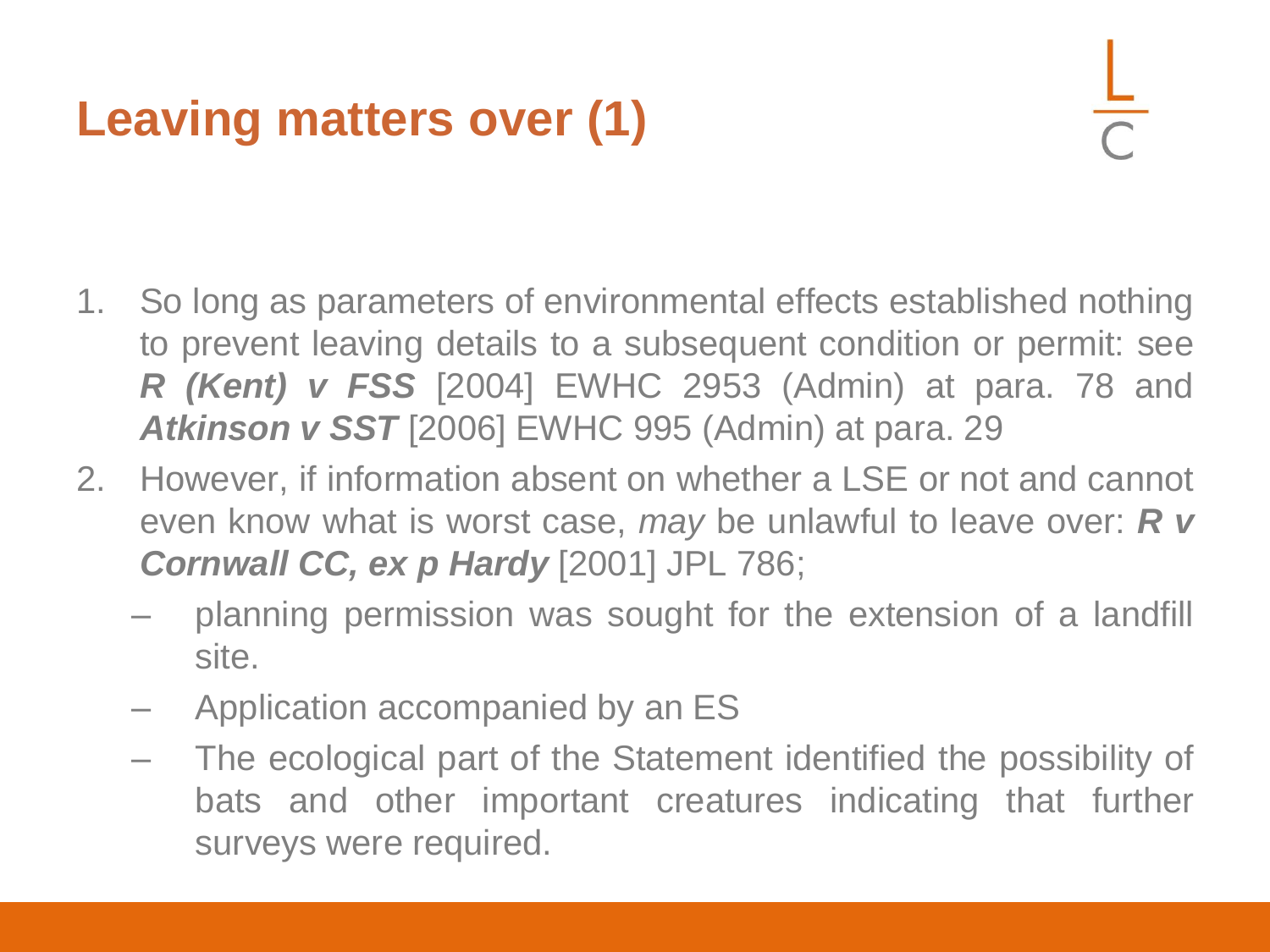#### **Leaving matters over (2)**

- The planning committee decided that further surveys should be carried out.
- The planning permission granted prohibited the commencement of development until additional surveys were carried out.
- Harrison J held unlawful
- Why?
- Total absence of information on bats
- An unusual case, nothing in principle to prevent a condition requiring further surveys. Distinguished since.
- See *R (Jones) v Mansfield DC* [2004] Env. L.R. 21
	- "*Without the results of the surveys, they were not in a position to know whether they had the full environmental information"*
	- *"The Hardy case was a fairly unusual one as there was an acceptance by the decision-maker that the surveys of bat populations could provide evidence that these would be significantly affected by the project"*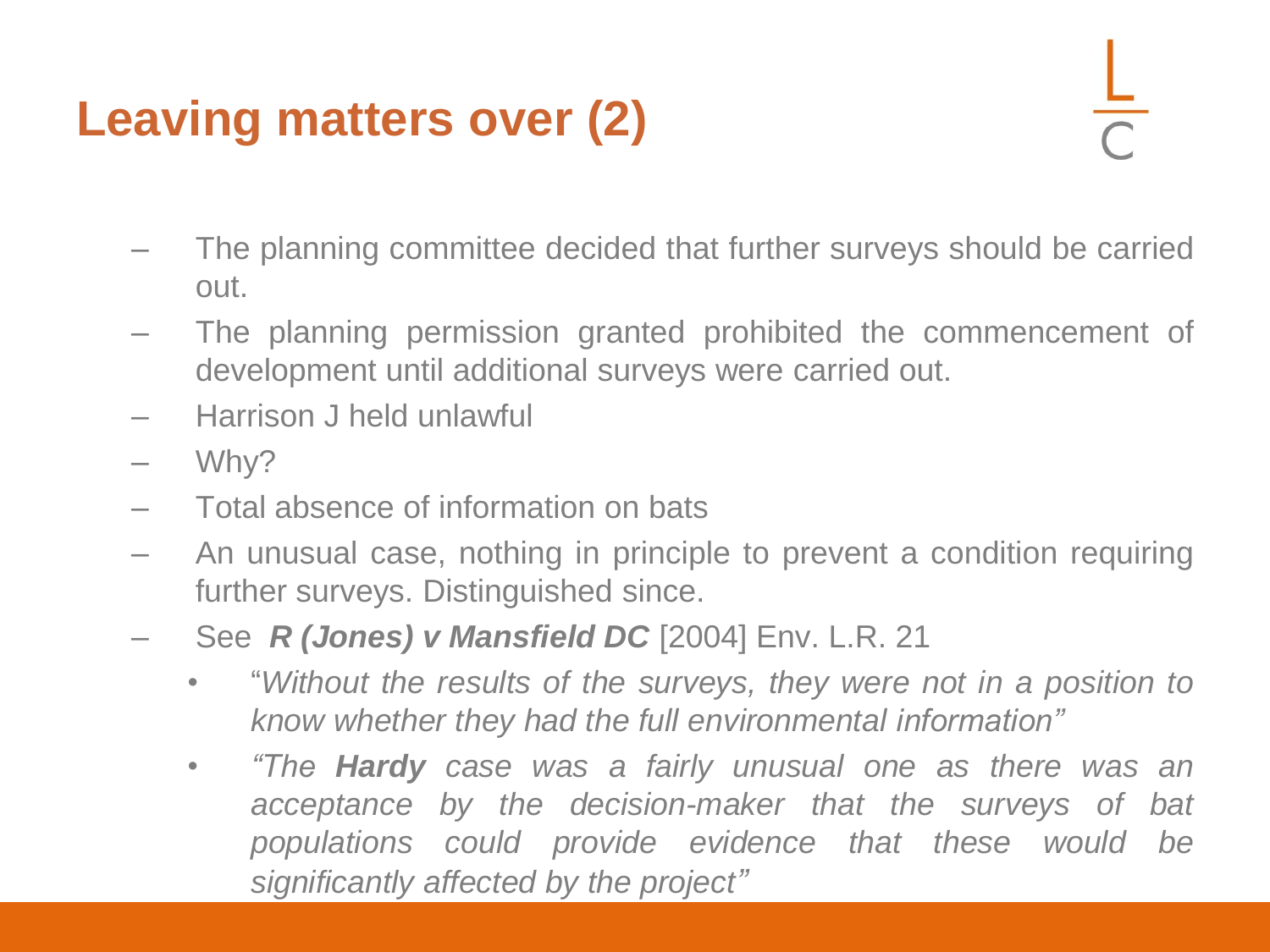#### **Leaving matters over (3)**

- NPG ID: 4-052-20140306 How should mitigation measures proposed in a planning application be secured? (emphasis added)
- *"Mitigation measures proposed in an Environmental Statement are designed to limit or remove any significant adverse environmental effects of a development. Local planning authorities will need to consider carefully how mitigation measures proposed in an Environmental Statement are secured".*
- *"Conditions attached to a planning permission or subsequent consent may include mitigation measures. However, a condition requiring the development to be "in accordance with the Environmental Statement" is unlikely to be sufficient unless the Environmental Statement was exceptionally precise in specifying the mitigation measures to be undertaken, and the condition referred to the specific part of the Environmental Statement, rather than the whole document."*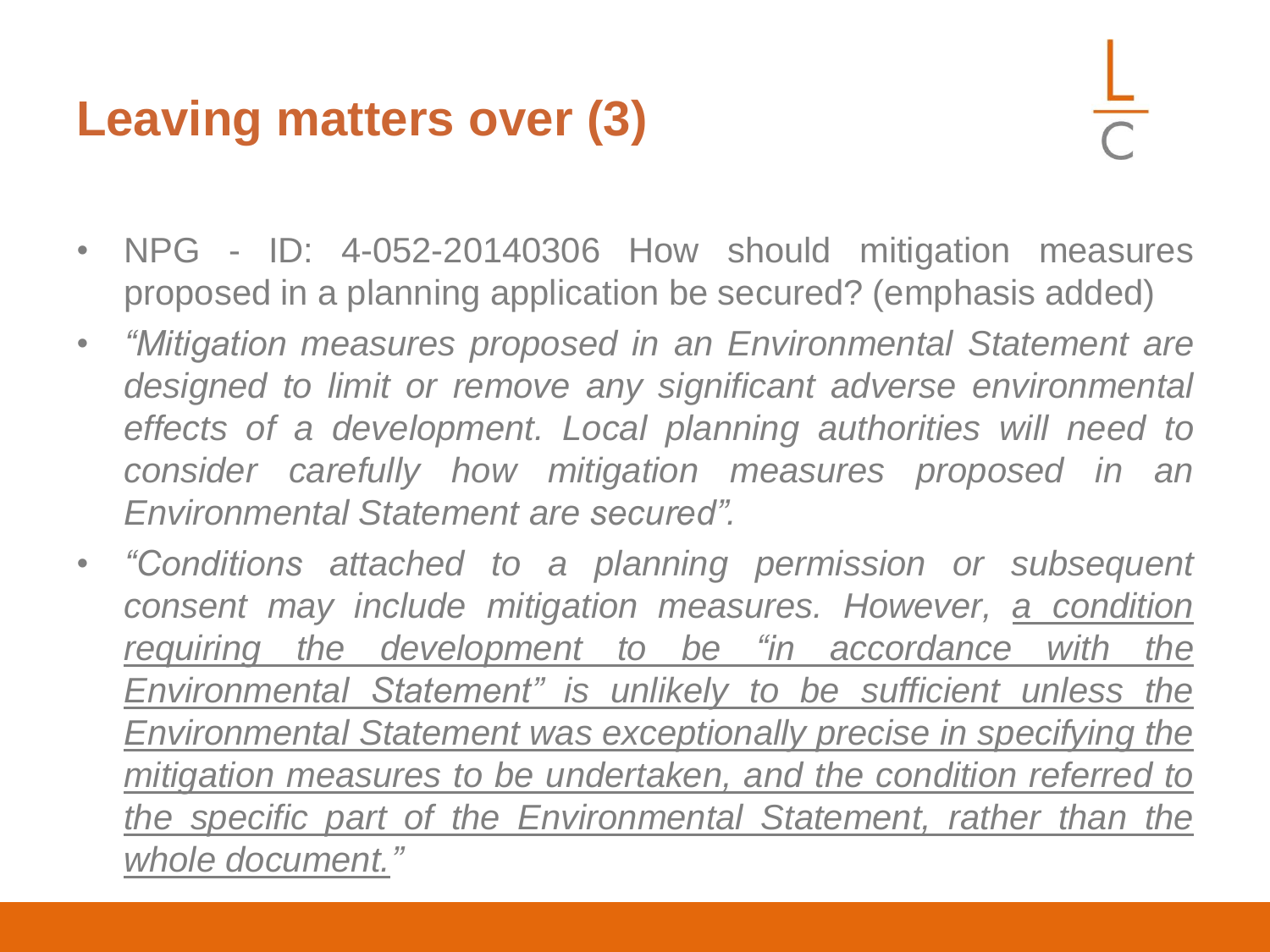#### **Grants of planning permission for EIA development and reasons**

- Reg. 24 duties to inform the public of decisions on EIA applications:
	- Inform the public of the decision;
	- Make available for public inspection a statement of content of decision, conditions, "*the main reasons and considerations on which the decision is based"*; the main mitigation measures and the right to challenge the decision
- A failure to comply will not always, or even usually, be fatal: *R. (Richardson) v North Yorkshire CC* [2004] 1 W.L.R. 1920. Simon Brown LJ said failure to give reasons a *"venial error*". Can give/be directed to give reasons subsequently in this context.
- See the NPG at ID: 4-053-20140306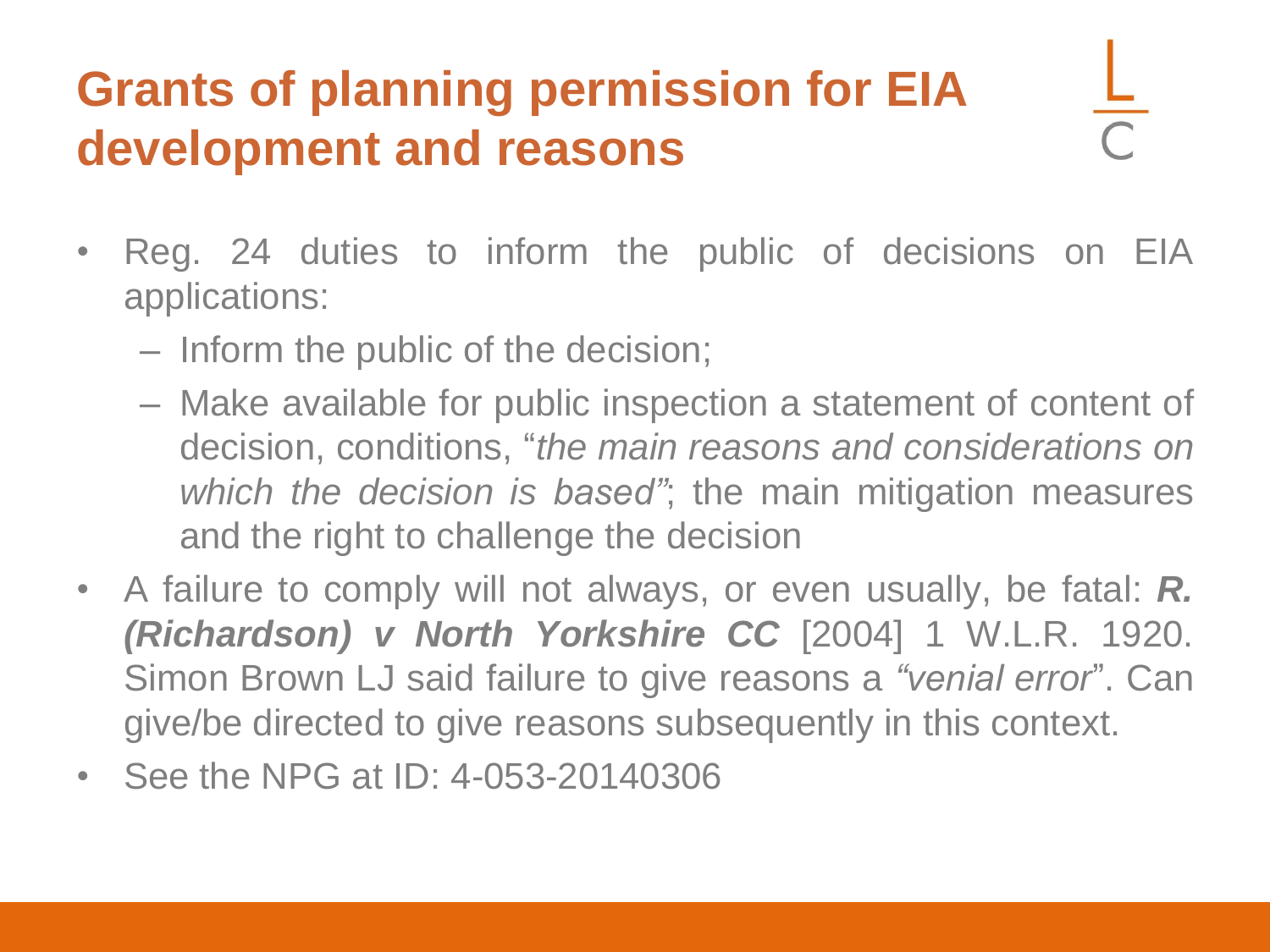#### **EIA and retrospective development (1)**

- (1) *R. (Padden) v Maidstone BC* [2014] EWHC 51 (Admin)
	- Vast unauthorised dumping of waste in order to construct raised fishing lakes;
	- "*The unauthorised works took place between 2003 and 2008 and involved the importation of very large amounts of construction waste material including glass, plastic and asbestos. The Environment Agency has estimated that about 650,000 cubic metres of waste material were deposited on the land between March 2003 and January 2008 with even more since. The material was formed into, amongst other things, massive 8 metre high retaining bunds close to neighbouring residential properties including [the listed] Hertsfield Barn*."
	- Council having served an EN, grant application for retrospective PP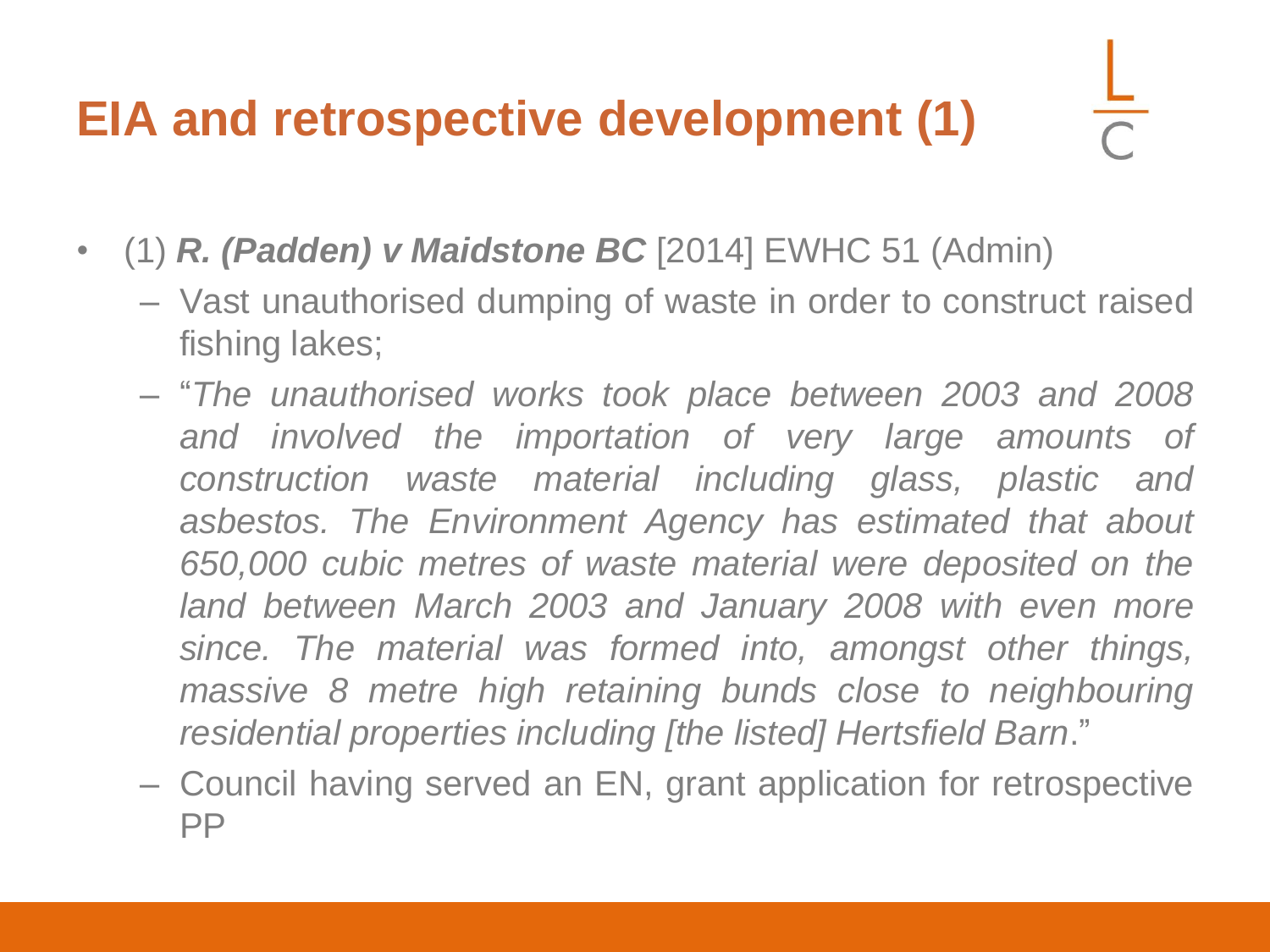#### **EIA and retrospective development (2)**

– Important reminder that grant of PP for retrospective EIA development "exceptional", applying *Commission v Ireland* [2008] E.C.R. I-4911 and *Ardagh Glass Ltd v Chester City Council* [2011] 1 All E.R. 476

"57. While Community law cannot preclude the applicable national rules from allowing, in certain cases, the regularisation of operations or measures which are unlawful in the light of Community law, such a possibility should be subject to the conditions that it does not offer the persons concerned the opportunity to circumvent the Community rules or to dispense with applying them, and that it should remain the exception"

- In *Padden* the ES took a baseline post the unauthorised development;
- The OR never once cited or dealt with test of "exceptionality";
- What was exceptional?
- Quashed grant of PP, yet to be re-determined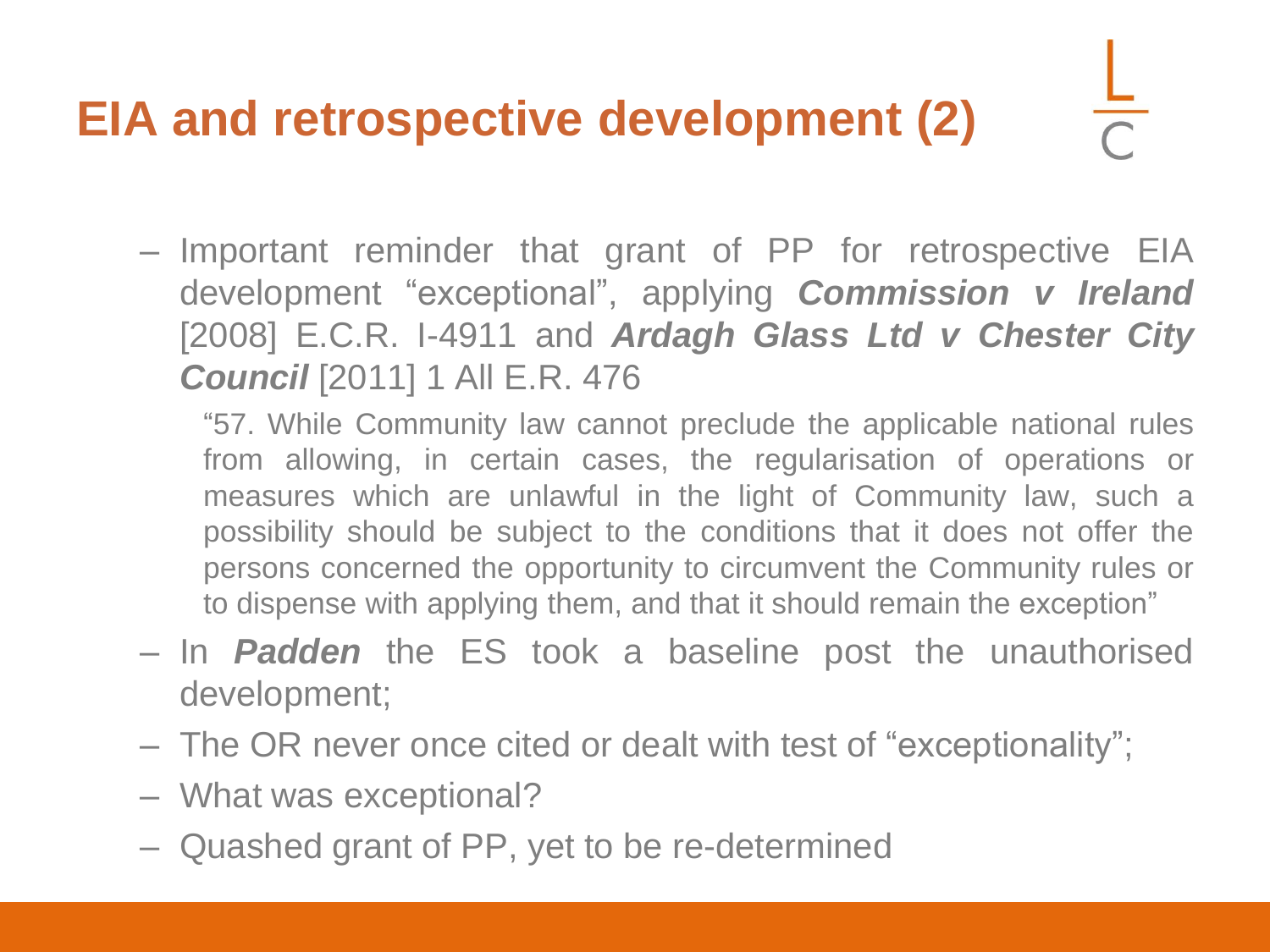#### **EIA and retrospective development (3)**

- *Ellaway v Cardiff County Council* [2014] EWHC 836 (Admin)
	- PP granted subject to certain pre-commencement and other conditions.
	- The developer applied for the conditions to be discharged but works commenced before the application had been determined. Subsequently, the LPA resolved to discharge the conditions and declined to take enforcement action against the developer, relying on the *Whitley* principle.
	- The claimant challenged those decisions, inter alia, on grounds that (i) the authority had in effect granted retrospective planning permission which had been unlawful on domestic common law grounds; and (ii) that European Union law relating to EIA development required that any retrospective planning permission be granted only in accordance with section 73A of the Town and Country Planning Act 1990 , and the permission in issue had not been so granted. Rejected.
- Original application and discharge of conditions accompanied by ES.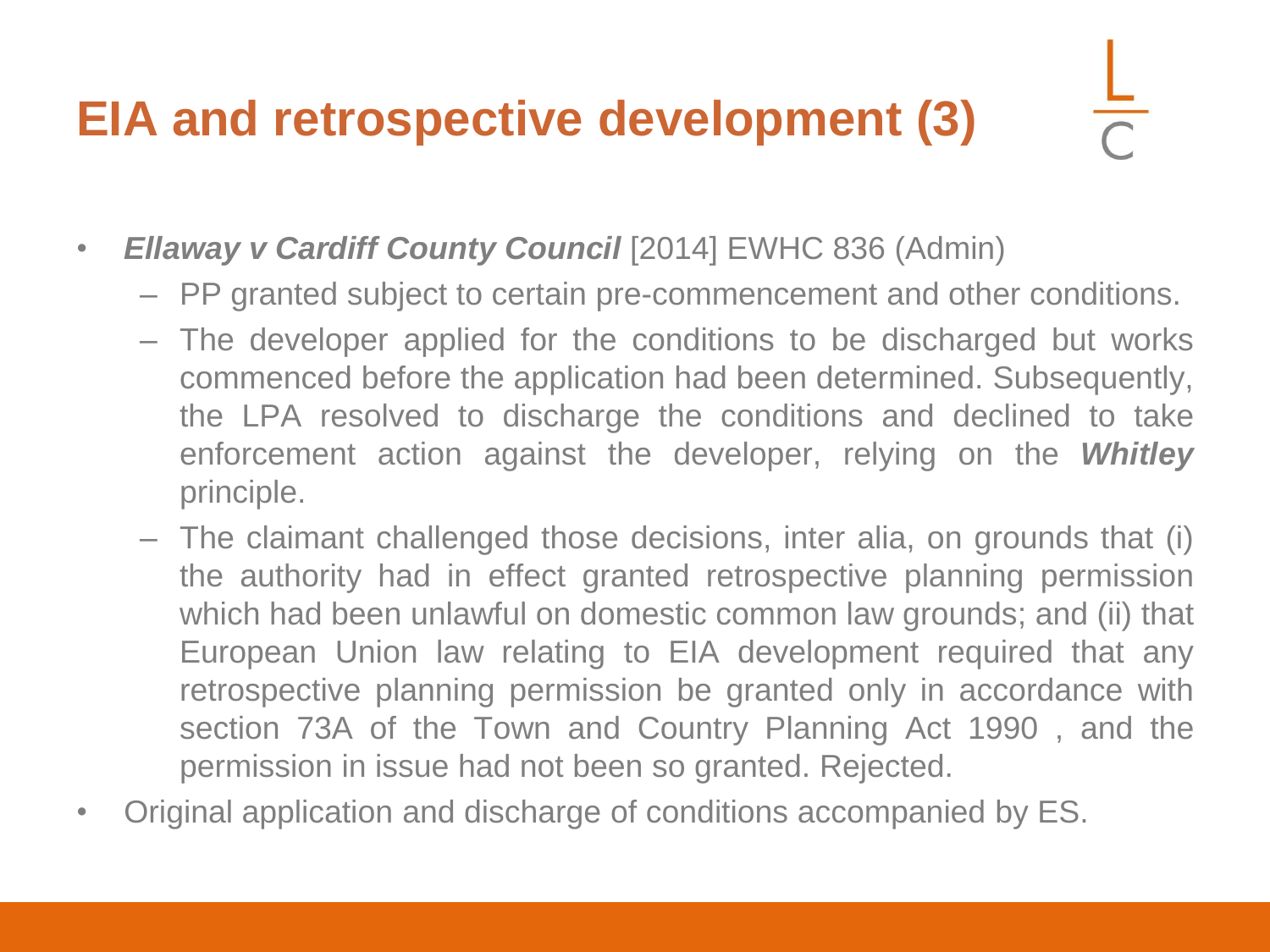#### **EIA and subsequent applications (1)**

- (1) The history: long-established position no EIA required at reserved matters stage or on discharge of conditions
- (2) Case C-290/03 *R (Barker) v Bromley LBC* [2006] Q.B. 764 and *R. (Barker) v Bromley LBC* [2007] 1 A.C. 470;
- (3) the 2011 EIA regs:
	- "*subsequent application*" an application for approval of a reserved matter where the approval is: (i) required by or under a condition to which the PP is subject; and (ii) must be obtained before all or part of the development permitted by the PP may be begun
	- "*subsequent consent*" grant of consent pursuant to a subsequent application.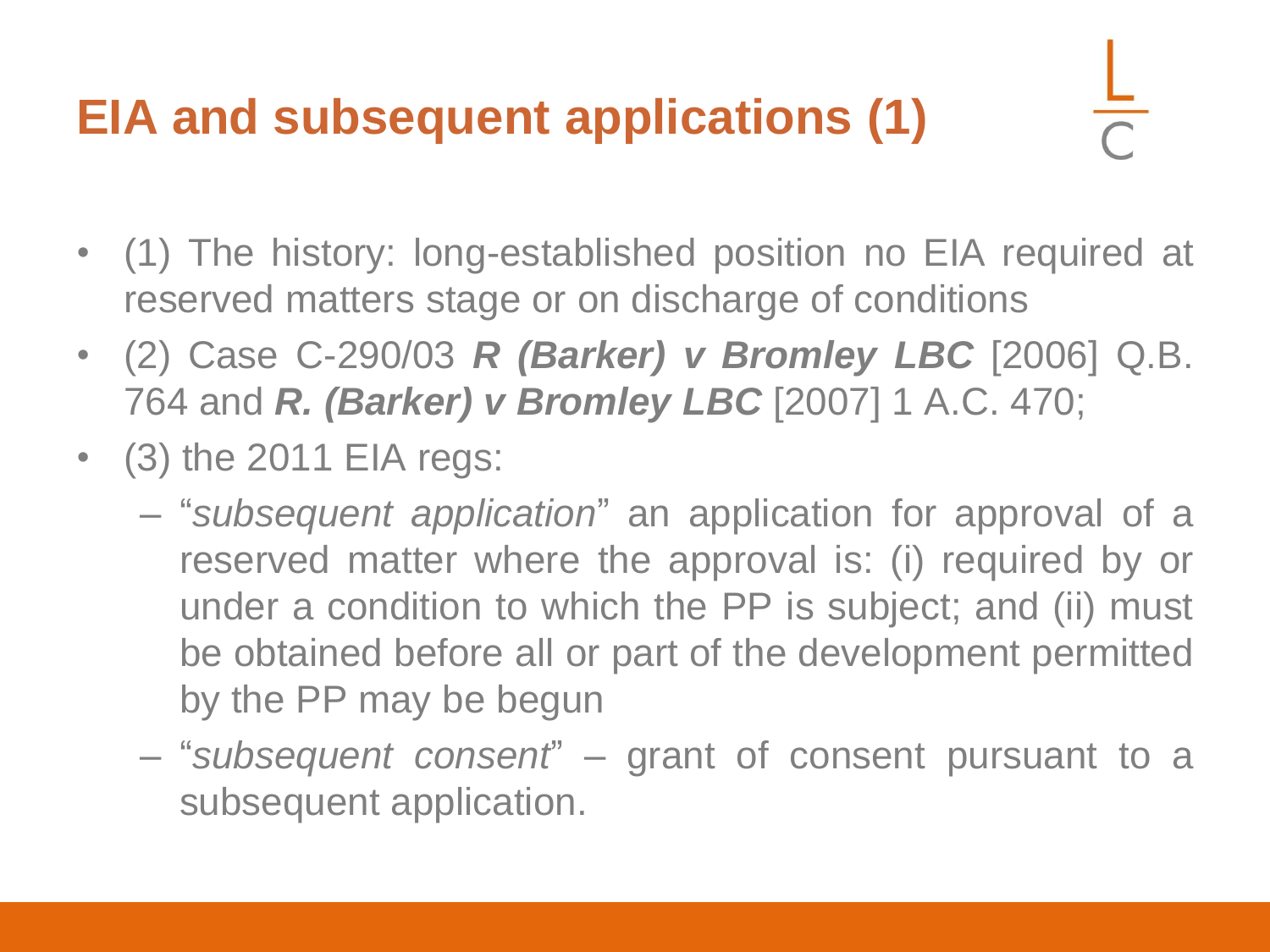#### **EIA and subsequent applications (2)**

- (4) reg. 3 prohibits grant of subsequent consent for EIA development unless considered environmental information;
- (5) reg. 5 deals with screening requests re subsequent applications
- (6) reg. 8: where a subsequent application that is in relation to Sch 1 or 2 development, and no screening decision and not accompanied by ES and original application was accompanied by an ES then: (i) if considers environmental information it already has adequate, take that into account; (ii) if it considers it is not issue a reg. 22(1) request.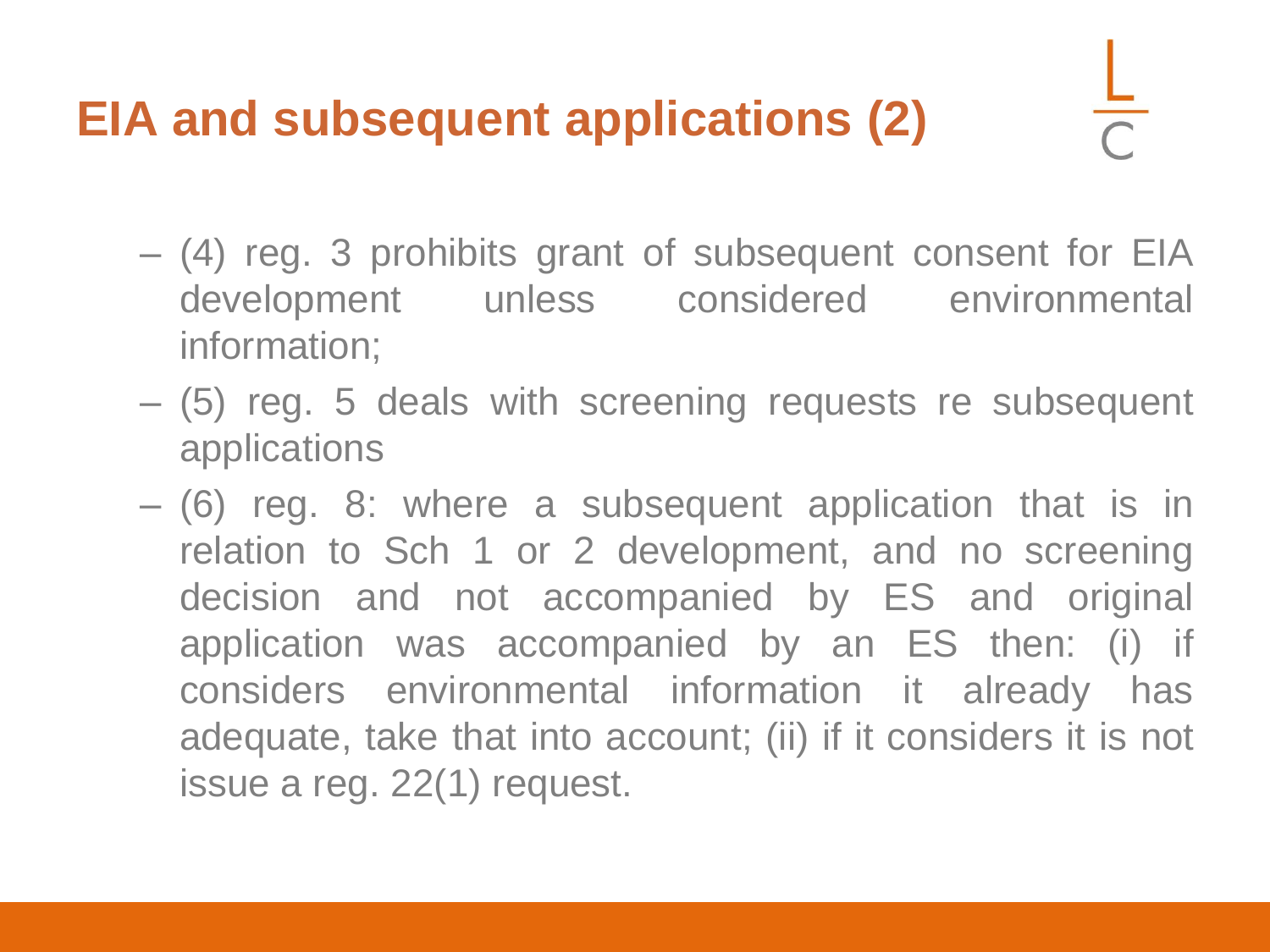#### **EIA and subsequent applications (3)**

- (7) reg. 9: where a subsequent application that is in relation to Sch. 1 or 2 development, and no screening decision and not accompanied by ES and original application was not accompanied by an ES then there is deemed to be a request under reg. 5 for a screening opinion re: subsequent application.
- NPG: ID: 4-056-20140306
	- "*the likely significant effects of a project on the environment should be identified and assessed at the time of the procedure relating to the principal decision … However, if those effects are not identified or identifiable at the time of the principle decision, an assessment must be undertaken at the subsequent stage*"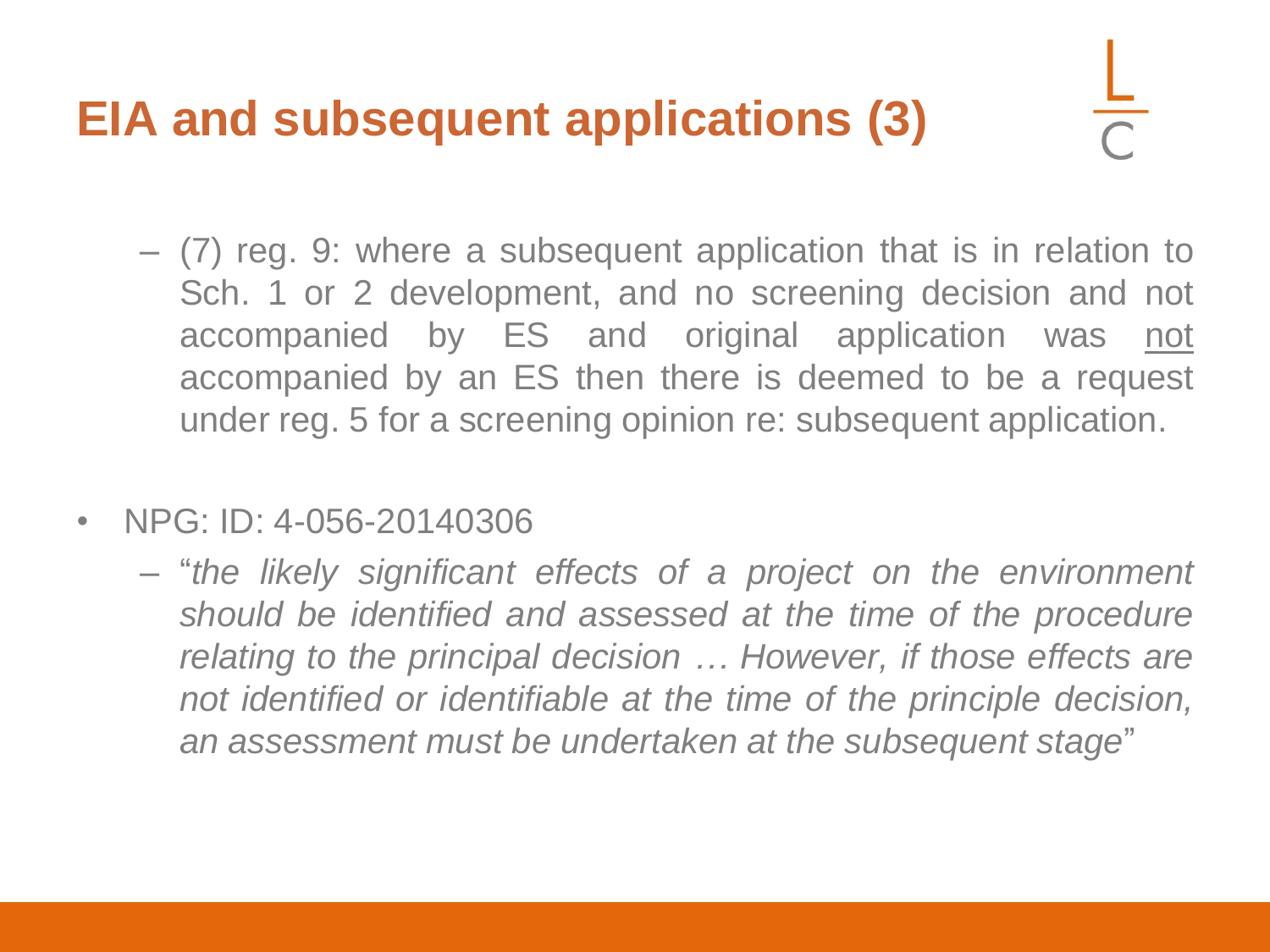#### **EIA and subsequent applications (4)**

- NPG also advises:
- *"To minimise the possibility that further environmental information is required at a later stage of a multi-stage consent procedure, it is considered that (R v Rochdale MBC ex parte Tew [1999] 3 PLR 74 and R v Rochdale MBC ex parte Milne [2001 81 PCR 27]):*
	- *where an application is made for an outline permission with all matters reserved for later approval, the permission should be subject to conditions or other parameters (such as a section 106 agreement) which 'tie' the scheme to what has been assessed; and*
	- *while applicants are not precluded from having a degree of flexibility in how a scheme may be developed, each option will need to have been properly assessed and be within the remit of the outline permission".*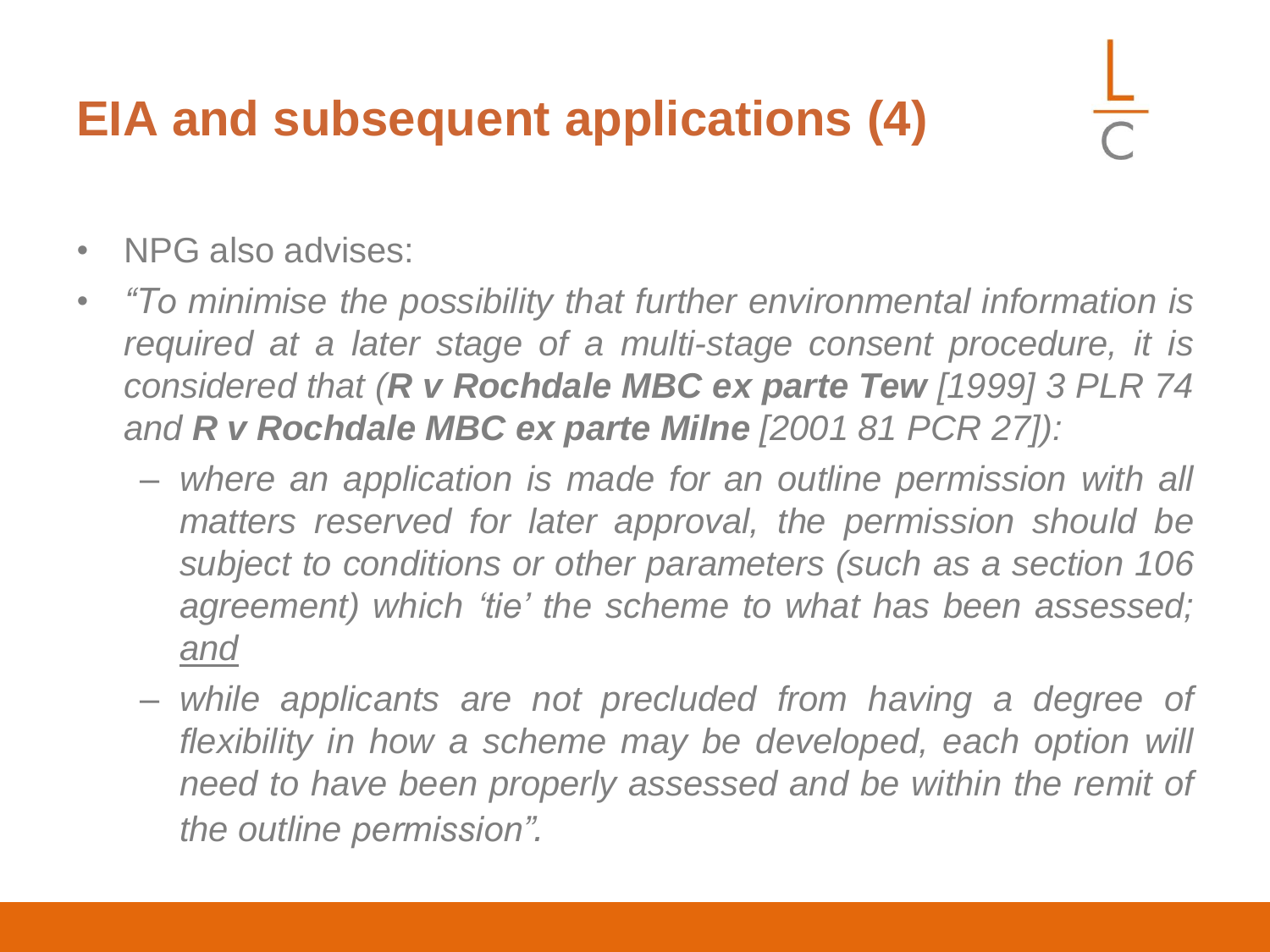#### **EIA and enforcement**

- See regs 30 41 of the 2001 EIA regs on "*unauthorised EIA development*"
- Prohibit grant of PP on enforcement notice appeal in respect of EIA development; and deals with screening by LPA and S/S;
- NB PINS can also require an ES where no ground (a) appeal or deemed application, but a ground (g) appeal – but what scope for alternative schemes under (g) post- *Ioannou v SSCLG* [2015] 1 P. & C.R. 10?
- No requirement where ground (d) appeal/ LDC application: see *R (Evans) v Basingstoke and Deane BC* [2014] 1 W.L.R. 2034; and time limits for enforcement not a breach of EIA Directive